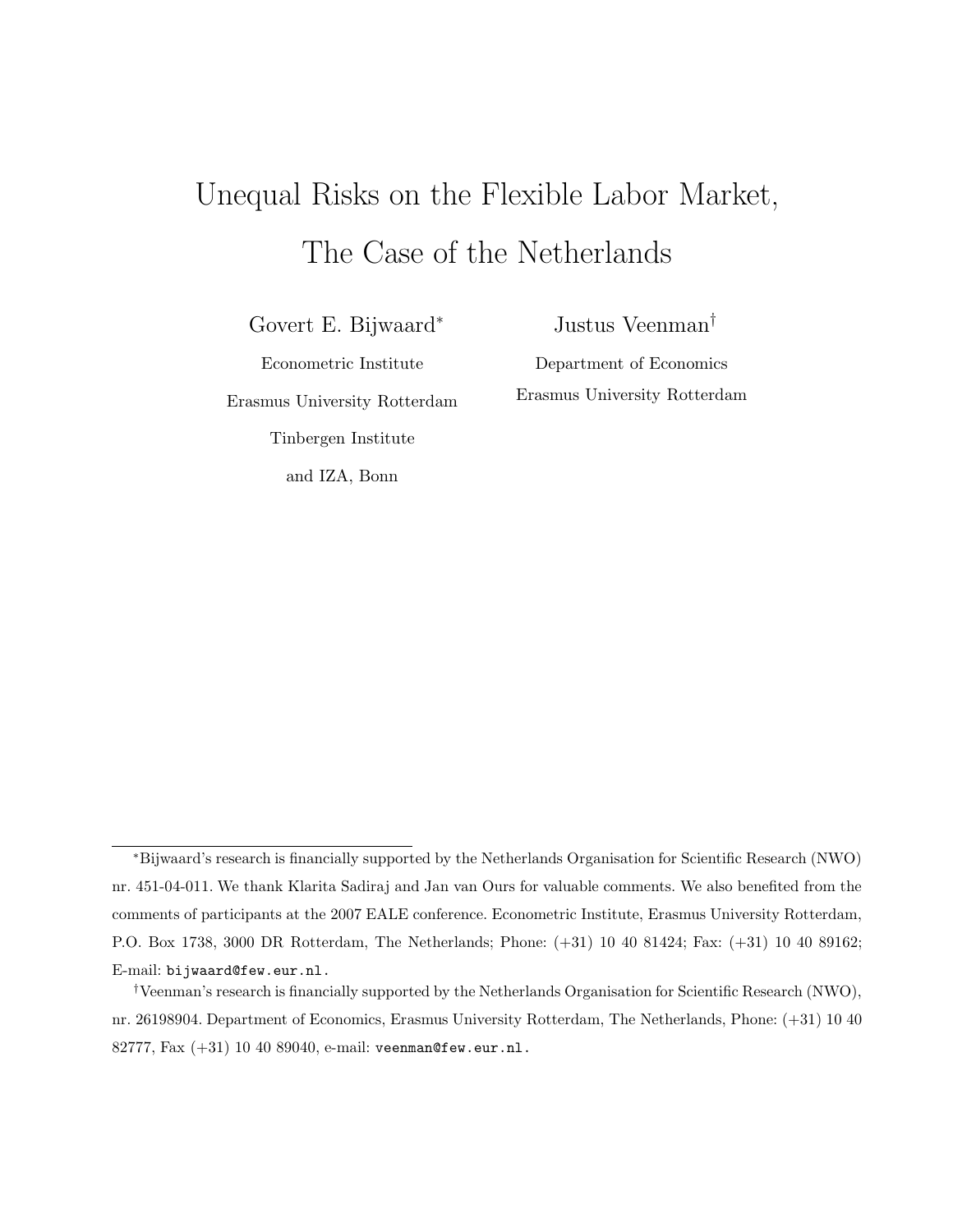## Unequal Risks on a Flexible Labor Market, The Case of the Netherlands

#### Abstract

In accordance with the needs and preferences of both employers and employees, labor markets in Western countries became increasingly flexible. However, for workers such flexibility bears the risk of long-term exclusion. This paper deals with unequal exclusionary risks on contemporary labor markets, particularly for those who are inactive and have unfavorable endowments. The data used to reveal the risks are based on stock sampling. We estimate hazard rate models that account for both the stock-sampling and the possible maximum duration for the transitions from unemployment, household care and disability to employment. In our analyses we try to control for differences in human capital characteristics, using a decomposition method. The main result is that unequal risks exist, but to a different degree for the various groups and with variations per transition type. Transition skills seem to have some but not much effect on job chances, while labor market experience turns out to protect from long-term exclusion.

JEL classification: C41, J64, J7.

Key words: Flexible labor market; duration; Oaxaca-Blinder decomposition.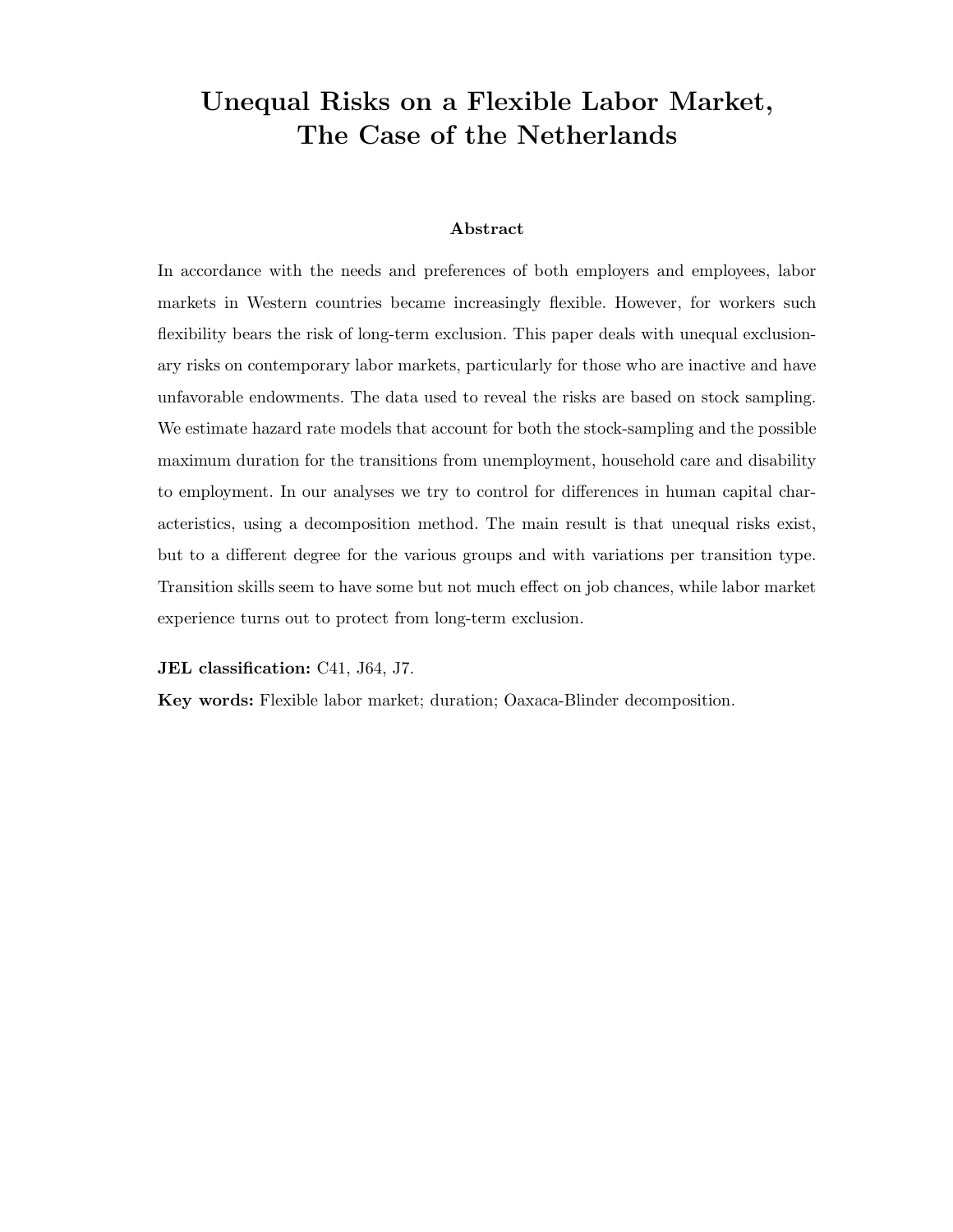### 1 Introduction

Ever since the seminal work of Atkinson (1984a,b) economists study labor market flexibilization. Originally, the employers' perspective dominated, as flexibilization was regarded as a necessary adaptation of the use of workers to increasingly turbulent consuming markets and fast-changing technologies. Research then focused on the effects on workers in different market segments. More recently, attention has also been paid to workers' needs and preferences. Certain types of flexibilization are now looked upon as *chosen* by employees who want to bring their working career in line with the requirements of their private life. Labor market flexibilization therefore seems to be advantageous for both employers and employees. It thus comes as no surprise that flexibilization is an ongoing process in today's Western labor markets. For some, flexibilization is even the core characteristic of such markets.

Among them is the German economist Schmid (1998, 2002) who typifies modern labor markets as 'transitional' markets. He found that employees experience a growing number of transitions during their working career as a result of increasing worker flexibility. Such transitions concern the domain of paid labor itself, e.g. transitions from one job to another, as well as transitions between work and other activities, such as family care, education, and unemployment. Since work became more variable and insecure, 'life-long tenures' are becoming a characteristic of the past. The standard biography (education-work-inactivity for males and education-workmarriage/care-inactivity for females) increasingly vanishes. It has gradually been replaced by a biography of choice, the more so since many transitions occur voluntarily from the workers' point of view. However, the situation of individual 'free choice' has a drawback. The new biography, which has been described as a 'do-it-yourself biography', in some instances turns out to be a 'breakdown biography' (Beck 1992, Giddens 1991). Current labor markets are therefore considered risky for many workers. The main risk being that interruptions of the working career that are meant to be temporary, become unintentionally permanent. For such cases Schmid uses the term 'exclusionary risks'. They occur particularly in transitions from work to unemployment, prolonged illness and household care.

Traditionally, workers with restricted human capital run the highest risk of prolonged non-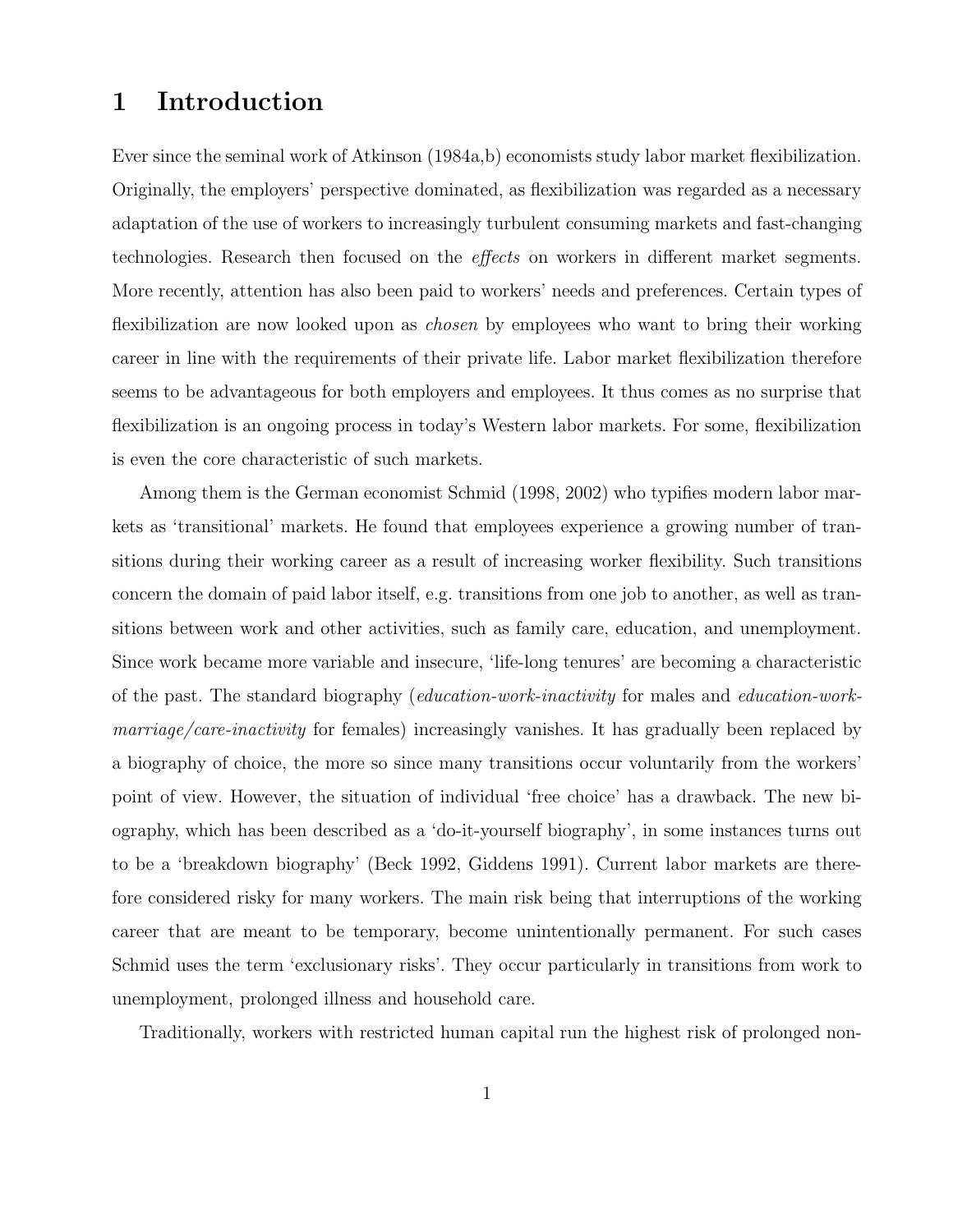working periods. However, as transitional labor markets are characterized by 'institutional arrangements' (Schmid, 1998) that are meant to facilitate returning to paid labor, workers' transition skills have become increasingly important (Buitendam, 2001). The term refers to knowing the rules and regulations of the modern labor market, and to correctly applying these rules and regulations in their own situation. We may assume that individuals vary in the degree of transition skills just as they differ in human capital. This holds true even when protective institutional arrangements are available, as individuals also vary in 'institutional self-activity' (Dewey 1990) which means that people differ in the ability to understand and use provisions provided by public services.

Such arrangements became increasingly important because of the aforementioned risks on contemporary labor markets. Governments apply policy measures to further the return to work for those who experience a break in their working career. Activating labor market policies, supported by public and private arrangements stimulating labor market transitions, advance the efficient operation of the labor market as well as diminish the risks of long-term exclusion from paid labor. The Netherlands offers a good example in this respect (Schmid, 1998, 2002). The Dutch labor market can be characterized as *transitional*. It shows a high proportion of parttime work in newly created jobs. Furthermore, a large number of policy measures is directed at the placement of long-term unemployed with a vulnerable labor market position, while the government uses a 'flexicurity'-approach to optimize flexibility and work security (Wilthagen 1998).

Given the Dutch labor market situation, it is particularly interesting to choose the Netherlands as a case to investigate whether those out of work are able to find a job again and if so, at what pace. We therefore study the unemployed, the disabled to work and those who are in domestic care, and analyze their job chances. We are particularly interested whether groups with unfavorable characteristics still have larger exclusionary risks. We will control for human capital-characteristics to establish the importance of *transitional skills*. In this respect, the finding of Distelbrink and Pels (2002) is important. They established that immigrants in the Netherlands experience far more problems in relation to self-activity. The researchers found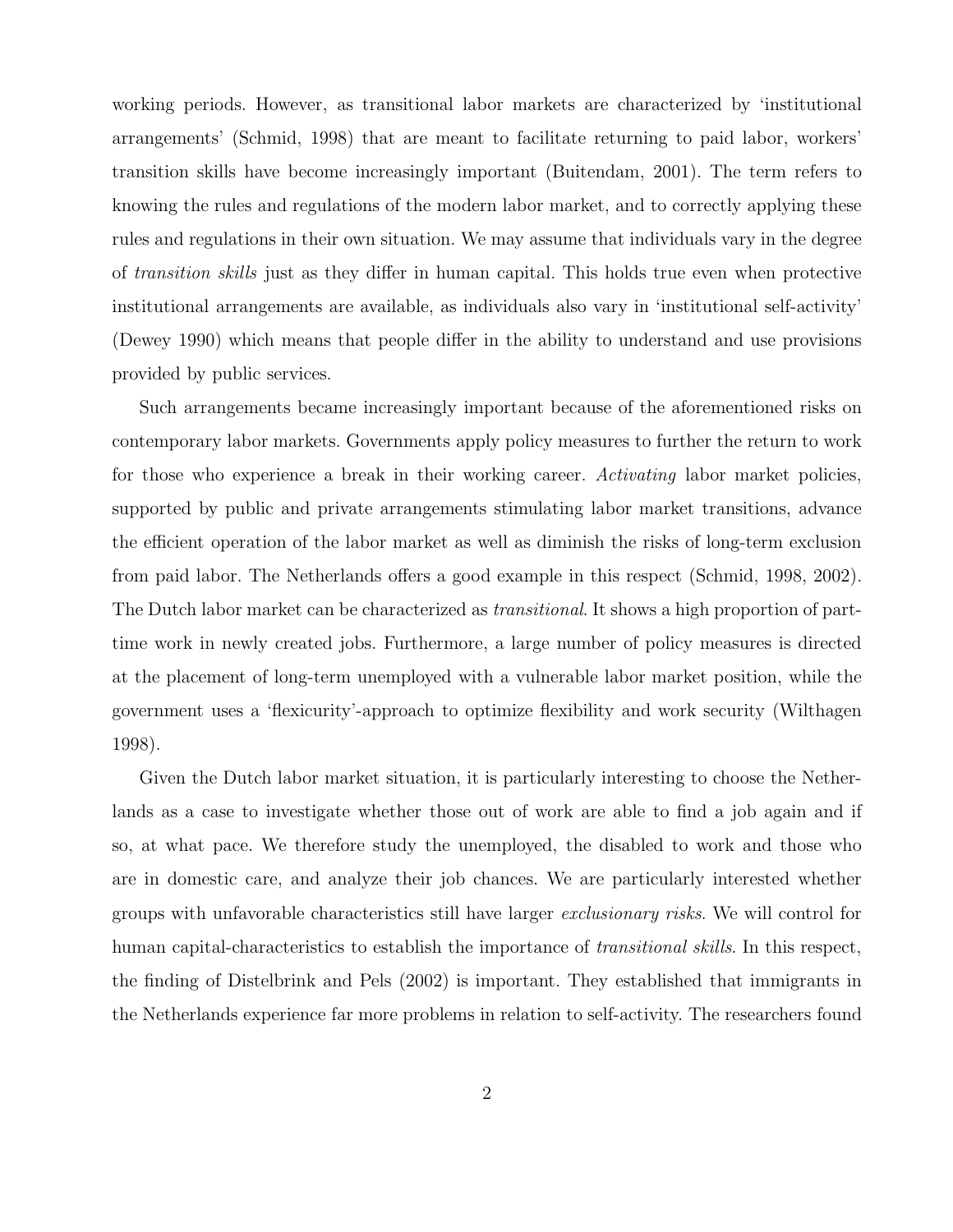this to be a consequence of their upbringing which is more directed at compliance and respect than at autonomic thinking and acting. They furthermore explain these self-activity problems by the lower educational levels of immigrants. We thus expect immigrants to have less 'transitional skills' in addition to impediments in their human capital, such as lower education and limited labor market experience (Veenman 1998). We will therefore focus on a comparison of the exclusionary risks of immigrants and Dutch natives.

Trying to gain insight into the risks of exclusionary transitions, we focus on those who are unemployed or inactive now, to ascertain their chances of finding a job (again). As stated, we are interested in three transition types, namely from unemployment to work, from domestic care to work, and from prolonged illness (disability to work, to be more precise) to work.<sup>1</sup> The latter is of special interest for the Netherlands, where about 960,000 people received an allowance since they were officially registered as disabled to work in 2004 (Statistic Netherlands).<sup>2</sup> We will systematically *compare* the transition chances of immigrants and Dutch natives in these areas. To this end we estimate proportional hazard models for each group and for each transition from inactivity to work separately.

To *explain* the differences in exclusionary risks we calculate a decomposition of the differences in expected duration, implied by the hazard models, for each immigrant group and the native expected duration. This is a non-linear version of the well-known decomposition methodology of Oaxaca (1973) and Blinder (1973). Our methodology is an extension of the approach of Fairlie (2005) developed for the decomposition of logit and probit models. With this extension, being another contribution of this paper, we hope to gain insight into the importance of transition skills. In Section 2 we discuss our method and the data used. The empirical analyses and their results are presented in Section 3, where each of the three aforementioned transitions are elaborated on subsequently. Section 4 contains our conclusions and a short discussion of

<sup>&</sup>lt;sup>1</sup>The transition from education to work could have been added, but since we lack data on the duration of inactivity of those who left education, we are not able to estimate their hazard rates.

<sup>2</sup>Recently several measures were taken to diminish the number of those who are disable to work. The positive results show from the decline to about 880,000 people in 2005. To put this number in perspective, we add that the employed labor force in the Netherlands then counted about 6,9 million people.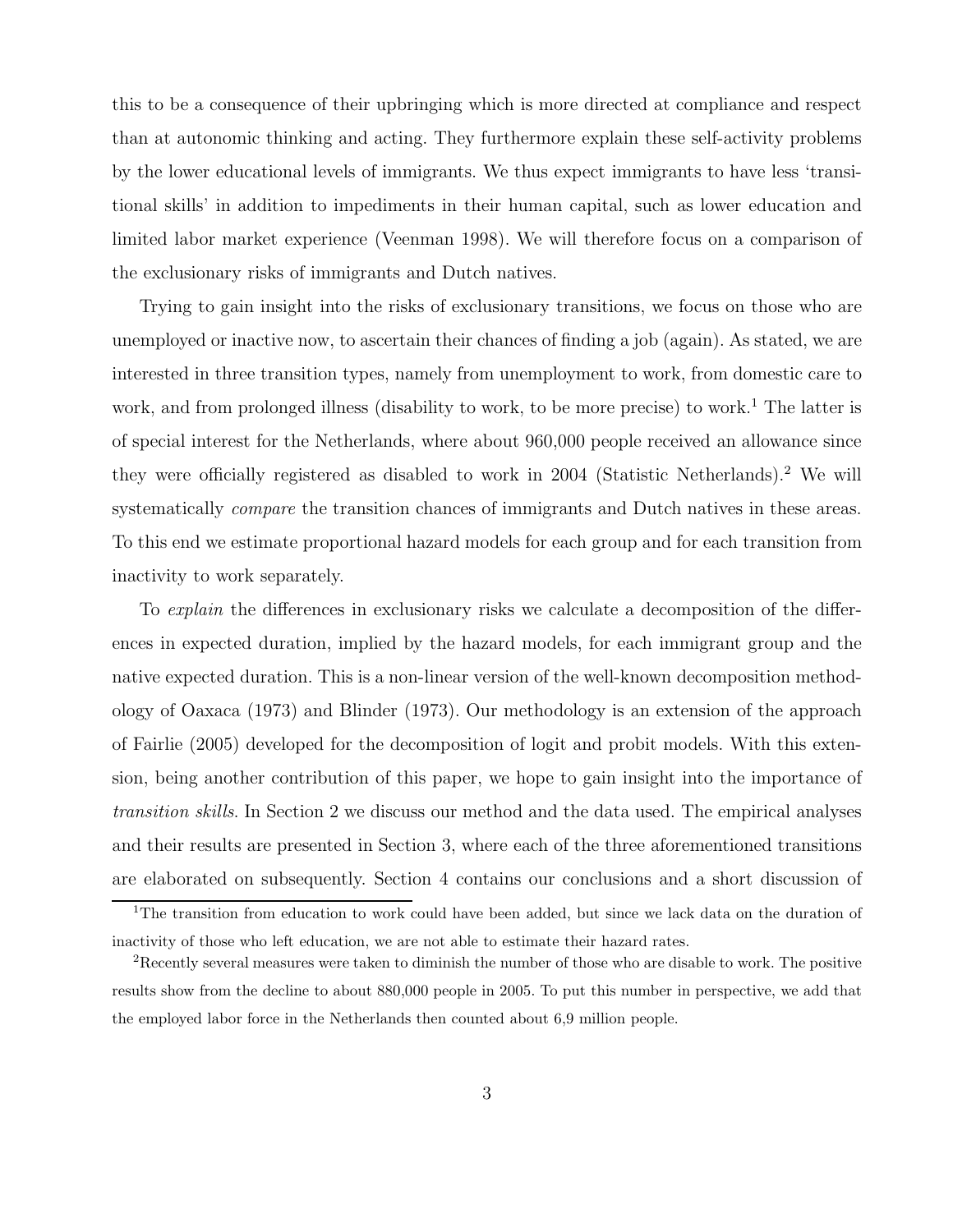the main findings.

### 2 Data and method

With the exception of the year 1967, the Netherlands is a country of net immigration since the 1960s. From that time and until the 1990s, four immigrant groups dominated immigration. The majority, about 70 percent of the immigrants and their descendants, came from Turkey and Morocco (the Mediterraneans), and from Suriname and the Dutch Antilles (the Caribbeans). We will therefore focus on these four groups, also because they are the best documented immigrant groups in the Netherlands. Our data are from the nationwide survey 'Social Position and Use of Public Utilities by Migrants', more specifically from the survey's editions for the years 1998 and 2002.<sup>3</sup> The survey's main purposes are to gain insight into (the development of) the socioeconomic position of the four largest immigrant groups in the Netherlands (Turks, Moroccans, Surinamese and Antilleans), in the variety in socio-economic position among these groups, as well as in differences in position compared to the native Dutch.<sup>4</sup> Because of the high degree of spatial concentration of immigrants in the larger cities, the survey is based on random sampling within the 13 largest Dutch cities. This procedure results in nationwide representativeness for the four immigrant groups.<sup>5</sup>

In each household, the head of household was asked to answer general questions on the composition of the household and (if relevant) on its migration history. All members of the household older than 11 years were asked to answer the other questions. Both the first generation of actual immigrants and the second generation (of descendants) are represented in the survey. Table 1 shows the number of respondents per group.

<sup>3</sup> The 1998 survey was carried out by the Institute for Sociological and Economic Research (ISEO) from Erasmus University Rotterdam in cooperation with the Social and Cultural Planning Office of the Netherlands (SCP). In 2002, ISEO cooperated with the SCP and, on specific items, with researchers from the Netherlands Organisation for Scientific Research (NWO)-Program Netherlands Kinship Panel Study (NKPS).

<sup>4</sup>To be considered as a member of one of the immigrant groups, the person, or at least one of his parents, should come from the country concerned.

<sup>&</sup>lt;sup>5</sup>More detailed information on the survey can be found in Groeneveld and Weijers-Martens (2003).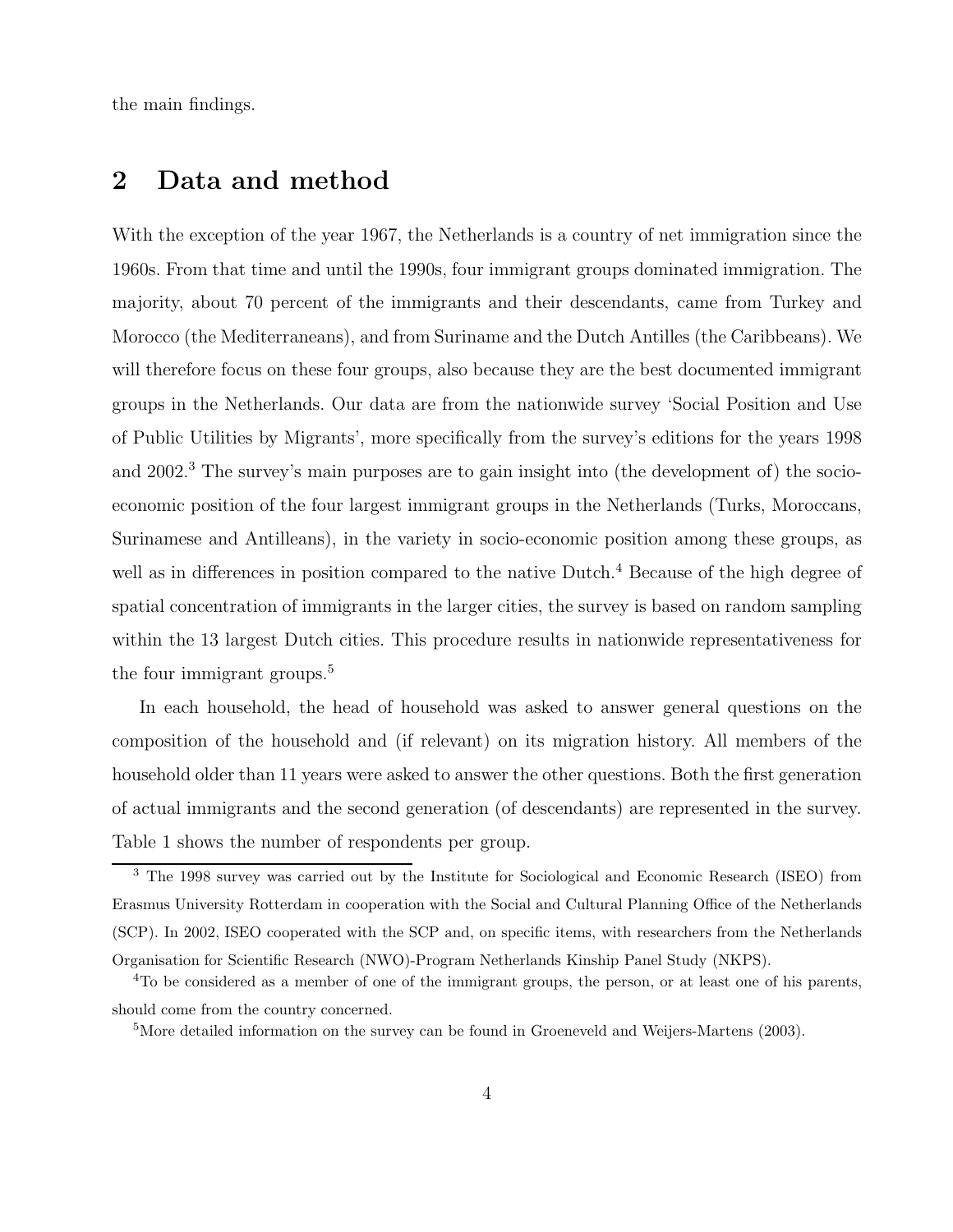|                              | Turks | Moroccans | Surinamese | Antilleans | <b>Natives</b> | Total |
|------------------------------|-------|-----------|------------|------------|----------------|-------|
| Economic position*           |       |           |            |            |                |       |
| Unemployed searching for job | 589   | 500       | 364        | 263        | 128            | 1844  |
| Domestic care                | 1328  | 1164      | 439        | 308        | 402            | 3641  |
| Disability benefits          | 552   | 440       | 303        | 116        | 165            | 1576  |

Table 1: Number of people in SPVA by ethnic origin and economic position.

\* People aged 18 to 65 years. Source: SPVA (ISEO/SCP)

#### 2.1 Duration analysis

The data used contain retrospective information on the length of the elapsed duration in the labor market situation at the time of the interview. These data on the duration in a particular state are based on stock sampling, because they are obtained by sampling from the stock in that state using a single interview.<sup>6</sup> Since for some individuals labor market transitions occur at a very low rate, these individuals may stay in their current state until they reach the retirement age of 65. In the Netherlands, as in most European countries, unemployment benefits and disability benefits cease after retirement. In fact, everybody leaves the (potential) labor force when reaching the retirement age. This implies that every state has an upper bound of its duration until retirement. We will account for both the stock-sampling and the possible maximum duration.

In duration analysis the hazard rate or intensity is usually modelled. A common way to accommodate the presence of observed characteristics is to specify a proportional intensity model,

$$
\lambda(t|x) = \lambda_0(t;\alpha)e^{\beta' x_i(t)},\tag{1}
$$

where  $\lambda_0(t;\alpha)$  represents the baseline hazard, that is, the duration dependence of the intensity common to all individuals. The covariates affect the intensity proportionally, and the timevarying variables are external variables that change independently of the employment state,

<sup>&</sup>lt;sup>6</sup>In fact some individuals are interviewed twice, both in 1998 and in 2002, in the SPVA. However, this occurs only for a very limited number of individuals. We therefore ignore the panel structure of the data.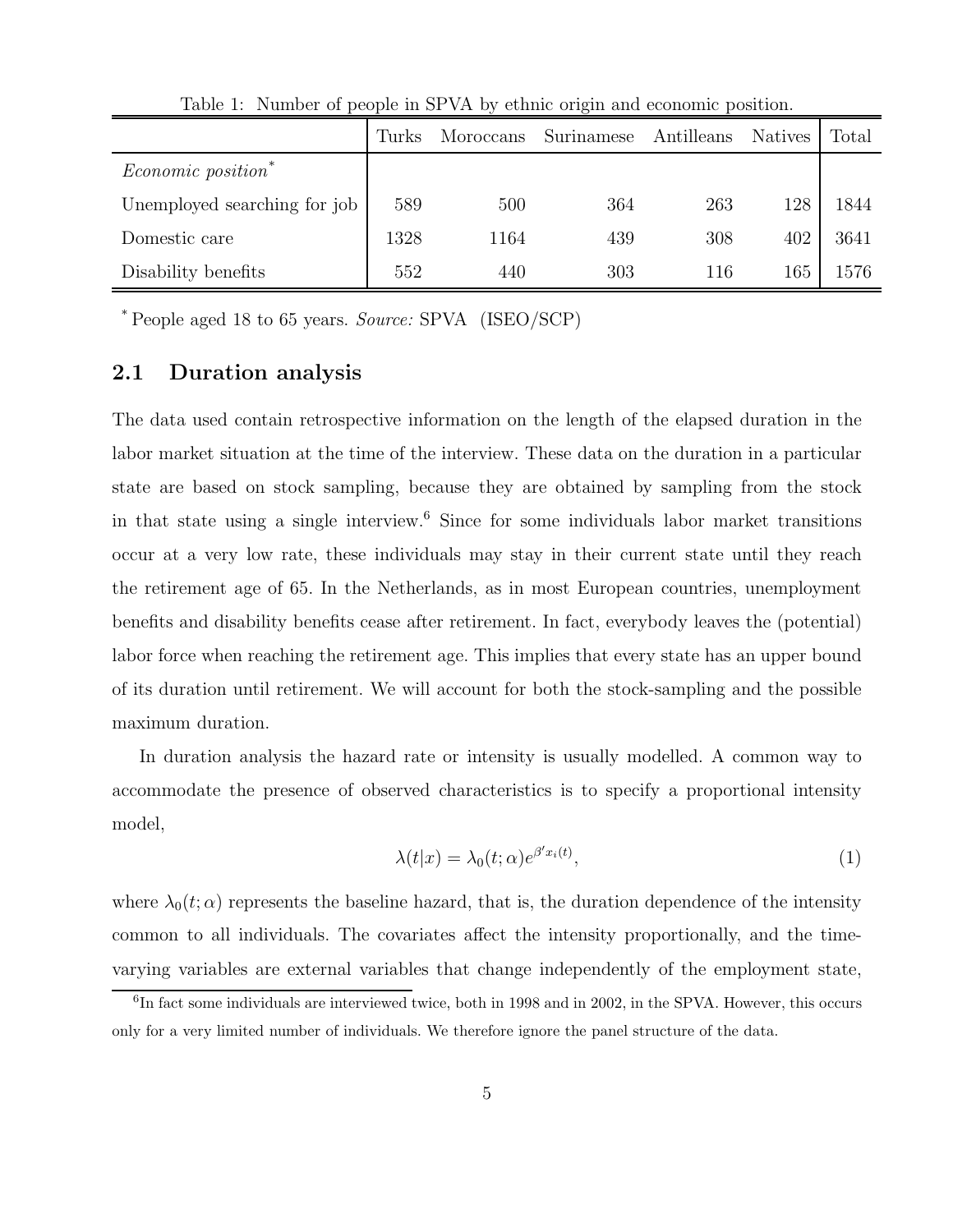such as the age of a disabled individual that changes independently of the employment state. If the duration of individual i has an upper bound of  $\bar{t}_i$ , the time till retirement, the hazard of leaving unemployment at  $\bar{t}_i$  is  $\infty$ . This implies that the probability to reach  $\bar{t}_i$  for individual i is  $S(\bar{t}_i|x_i) = \exp\left(-\int_0^{\bar{t}_i} \lambda_0(s;\alpha) e^{\beta' x_i(s)} ds\right).$ 

If we sample from a stock of individuals at time 0 (in calendar time) in a particular state, e.g. from the stock of people on disability benefits, and observe the elapsed time e in that state, then the distribution of the observations of the elapsed time is a conditional distribution, see among others Heckman and Singer (1984). The condition is the presence of a particular individual in the stock. Let  $r(-e|x_i)$  denote the entry rate, the probability to enter the state during  $[e, e + de]$  in the past given observed characteristics x and assume, as Nickell (1979) does, that the entry of people with characteristics x is a constant fraction of the total entry,  $r(-e|x) = r_1(-e)r_2(x)$ . Then the density of the elapsed duration for individual i, adapted for the upper bound in the duration, is

$$
h(e|\bar{t}_i, x_i) = \frac{r_1(-e)e^{-\Lambda(e|x_i)}}{\int_0^{\bar{t}_i} r_1(-\tau)e^{-\Lambda(\tau|x_i)} d\tau}
$$
(2)

where  $\Lambda(e|x_i) = \int_0^e \lambda_0(s;\alpha) \exp(\beta' x_i(s)) ds$ , the integrated hazard.

In practice it is hard to find a closed form solution to the integrals in the density. For example, the commonly applied proportional hazard model with Weibull baseline hazard leads to intractable integrals. Although these integrals may be approximated, the Weibull baseline is also very restrictive. A very flexible and tractable assumption is to use a piecewise constant baseline hazard. If the entry rate is also constant on intervals we have a closed form expression for the density of the elapsed duration, from which we can easily derive a maximum likelihood estimator for the parameters of the model.

A well known issue in duration models is that neglecting unobserved heterogeneity in proportional hazards models leads to spurious negative duration dependence. In principle it is possible to allow for possible unobserved heterogeneity in our model through a multiplicative random error term in the hazard,  $\lambda(t|x,v) = v\lambda_0(t;\alpha)e^{\beta' x_i(t)}$ . Murphy (1996) shows how to include Gamma-distributed unobserved heterogeneity into the stock-sampled proportional hazards model. The adjustment to a possible upper bound on the duration is rather straightforward,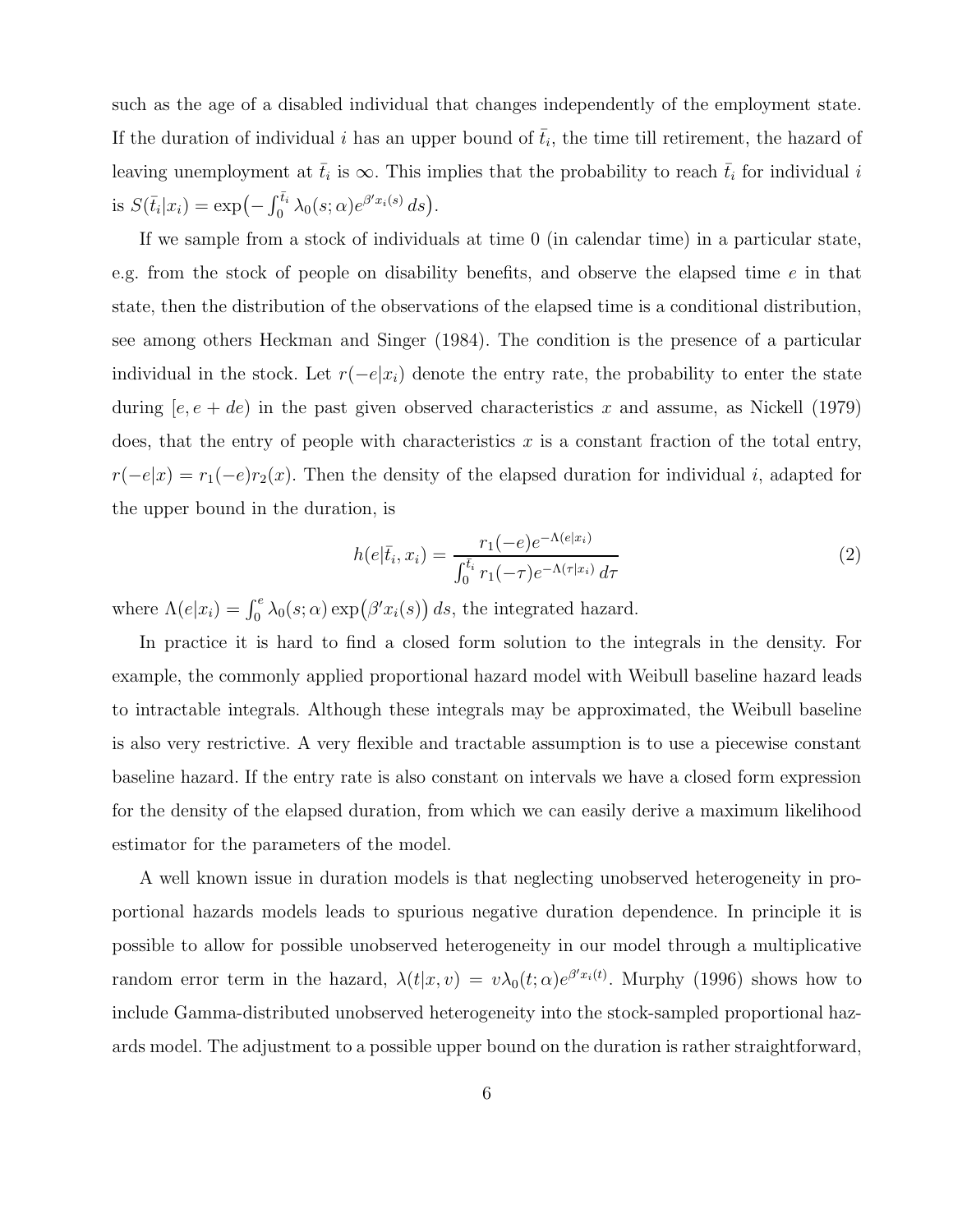as is the use of a discrete unobserved heterogeneity distribution. We attempted to fit models with a gamma or with a discrete unobserved heterogeneity distribution. However, none of these models have led to an indication of unobserved heterogeneity or a change in the parameters and, therefore, we do not present the details of the models with unobserved heterogeneity.

#### 2.2 Decomposition of the difference in expected duration

Since we want to find out whether transition skills affect the differences in expected durations, we use a decomposition method. The standard wage decomposition methodology of Oaxaca (1973) and Blinder (1973) has been widely used to examine discrimination in the labor market. The technique decomposes the average difference in wages between two demographic groups into differences in observable characteristics (differences that the variables in the regression model can explain, mainly endowments), and differences in coefficient estimates (the structure of the model that cannot be explained).

Suppose we distinguish two groups  $g = 1, 2$  and observe for each group  $i = 1, ..., N_g$ individuals. Consider the following linear regression model, which is estimated separately for each group

$$
Y_{ig} = X_{ig}\beta_g + \epsilon_{ig} \tag{3}
$$

For such a linear model, the standard Oaxaca-Blinder decomposition of the average value of the dependent variable is

$$
\bar{Y}_1 - \bar{Y}_2 = (\bar{X}_1 - \bar{X}_2)\hat{\beta}_1 + \bar{X}_2(\hat{\beta}_1 - \hat{\beta}_2)
$$
\n(4)

where  $\bar{Y}_g = N_g^{-1} \sum_{i=1}^{N_g} Y_{ig}$  and  $\bar{X}_g = N_g^{-1} \sum_{i=1}^{N_g} X_{ig}$ . The first term on the right-hand side of (4) represents the difference in the outcome variable between the groups due to differences in observable characteristics and the second term represents the differential due to differences in coefficient estimates. The second term also captures the portion of the differential due to group differences in unobserved characteristics.

However, in most models for duration outcomes the expectation is a non-linear function of the coefficients  $\beta$  and ancillary parameters  $\alpha$  reflecting the shape of the baseline hazard.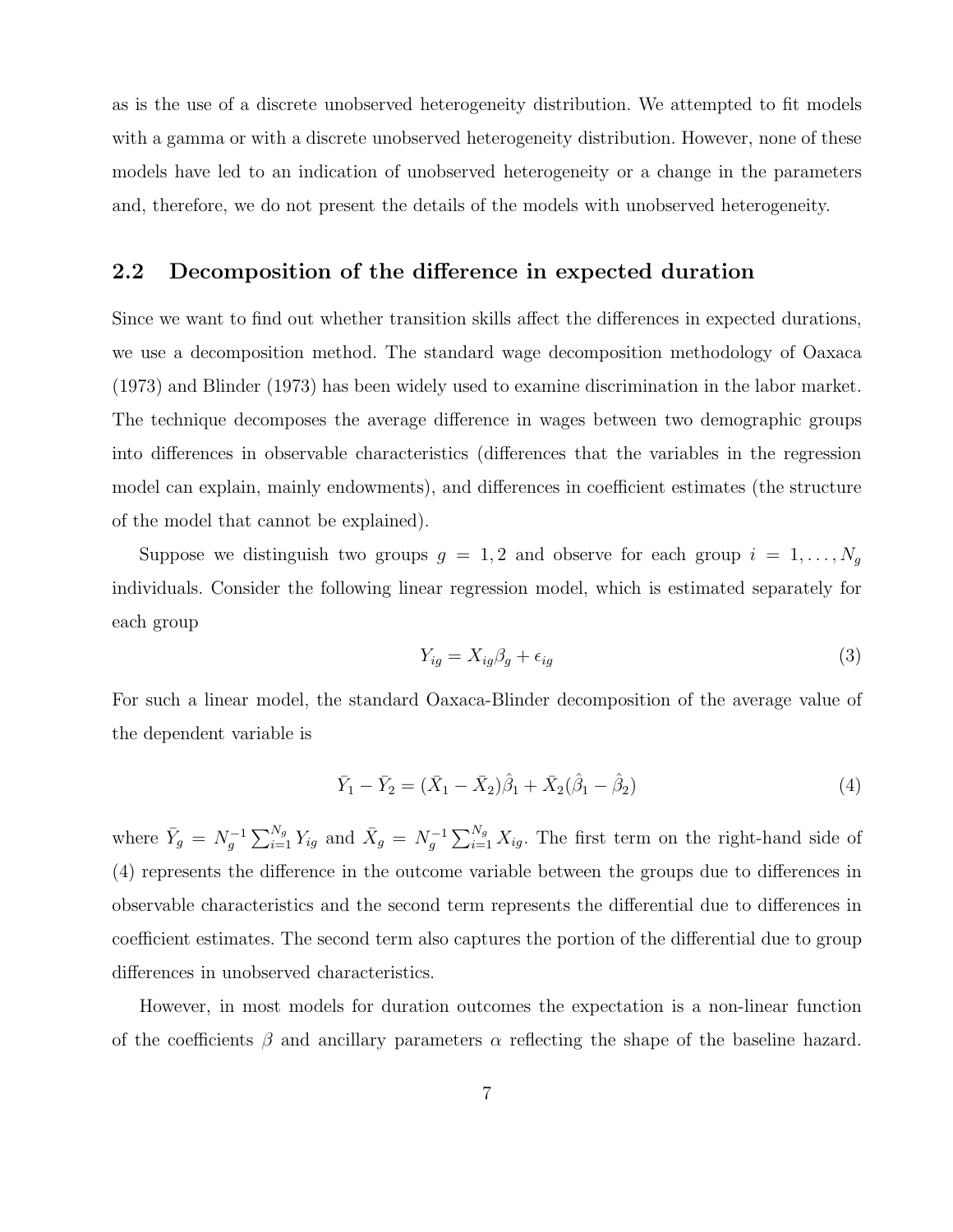Additionally, duration data are usually censored and OLS estimation leads to biased estimation of the parameter vector and hence to misleading results of the decomposition. We follow Fairlie (2005) for the decomposition of the non-linear difference in expected duration. Let  $E(X_i, \beta, \alpha)$ denote the expected duration for the individual with characteristics  $X_i$  given the coefficient vector  $\beta$  and the baseline hazard parameter vector  $\alpha$ . Then the decomposition of the non-linear difference in expected duration  $\bar{Y}_1 - \bar{Y}_2$  can be written as

$$
D^{1} = \left[ \sum_{i=1}^{N_{1}} \frac{E(X_{i1}, \hat{\beta}_{1}, \hat{\alpha}_{1})}{N_{1}} - \sum_{i=1}^{N_{2}} \frac{E(X_{i2}, \hat{\beta}_{1}, \hat{\alpha}_{1})}{N_{2}} \right] + \left[ \sum_{i=1}^{N_{2}} \frac{E(X_{i2}, \hat{\beta}_{1}, \hat{\alpha}_{1})}{N_{2}} - \sum_{i=1}^{N_{2}} \frac{E(X_{i2}, \hat{\beta}_{1}, \hat{\alpha}_{2})}{N_{2}} \right] + \left[ \sum_{i=1}^{N_{2}} \frac{E(X_{i2}, \hat{\beta}_{1}, \hat{\alpha}_{2})}{N_{2}} - \sum_{i=1}^{N_{2}} \frac{E(X_{i2}, \hat{\beta}_{2}, \hat{\alpha}_{2})}{N_{2}} \right]
$$
(5)

The first term in brackets on the right-hand side reflects the contribution of the observed characteristics, the second term in brackets reflects the contribution of the baseline hazard and the last term in brackets reflects the contribution of the coefficients to the difference in expected duration. Note that the decomposition also depends on the shape parameter(s),  $\alpha$ . Consequently, there are three other equivalent possible decompositions of the difference in expected duration between the two groups on which  $\alpha_g$  is used in the counterfactual parts of the decomposition equation (see Appendix A).

The alternative methods of calculating the decomposition provide different estimates, which is the familiar index problem with the Oaxaca-Blinder decomposition. Ham et al. (1998) suggest to average over the alternative decompositions to estimate the contribution of the coefficient estimates and of the coefficients. They did not consider the difference in the baseline hazard. Thus including the ancillary parameters, we propose to measure the contribution of the differences in the duration between the groups due to differences in observable characteristics in a similar way (see Appendix A).

Note that the three components add to the difference in mean. However, this holds only for uncensored data. For censored data (and also for stock-sampled data) the average observed duration is not equal to the true underlying expected duration. Therefore, we decompose the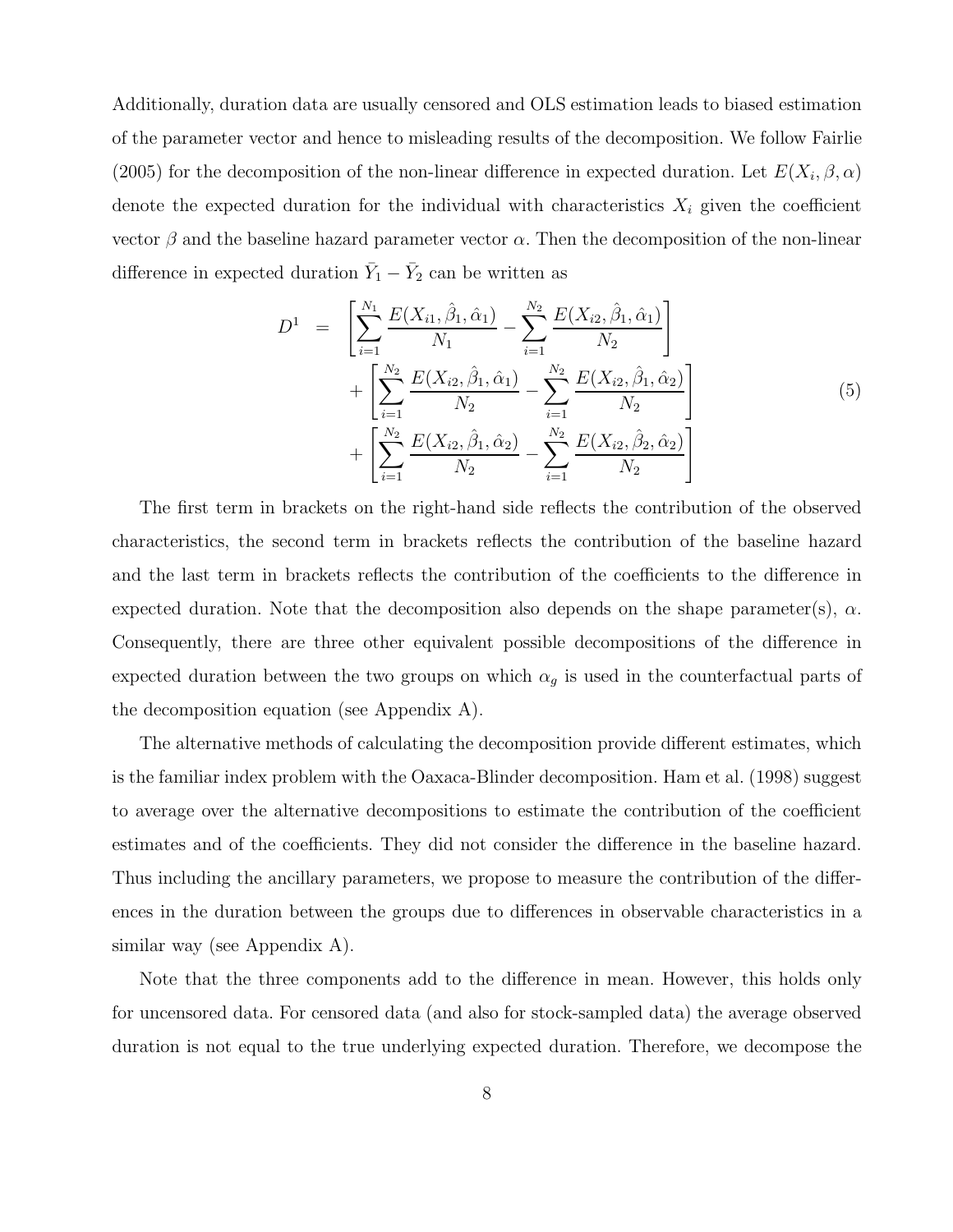expected durations implied by the proportional hazards model in section 2.1, instead of the observed mean durations. By doing this, we are able to find out whether there is room for the explanatory variable *transition skills* in addition to the observed characteristics in the model.

Many articles only report the size of each of the components of the difference in the mean between the two groups. Without knowing the significance of these components, this is of little value. However, for our nonlinear decomposition method (and because it is an average of four alternative decompositions) it is very hard to calculate the exact variance. We therefore rely on a bootstrap method to calculate the approximate variances of each of the components.

### 3 Differences in exclusionary risks

In this section we attempt to establish whether the contemporary flexible labor market in the Netherlands implies higher risks of 'exclusionary' transitions for immigrants than for Dutch natives, and if so, why. As stated before, we will subsequently focus on three transition types: from unemployment, domestic care and prolonged illness (disability to work) to paid work.

#### 3.1 From unemployment to work

The unemployment rate among immigrant groups 'officially' registered by the Employment Office is four to five times higher than among Dutch natives, with the most disadvantageous figures for the Mediterraneans.<sup>7</sup> These differences in employment rate are reflected in data on the unemployment duration. Looking at the 'registered' unemployment again, we find that the Turks have, on average, the longest duration, followed by (in this order) Antilleans, Moroccans

<sup>7</sup>The 'registered' unemployment figures are: Dutch natives 2%, Surinamese: 7%, Antilleans 8%, Moroccans 9% and Turks 10%. (source: SPVA-2002 and survey Labor Force 2002)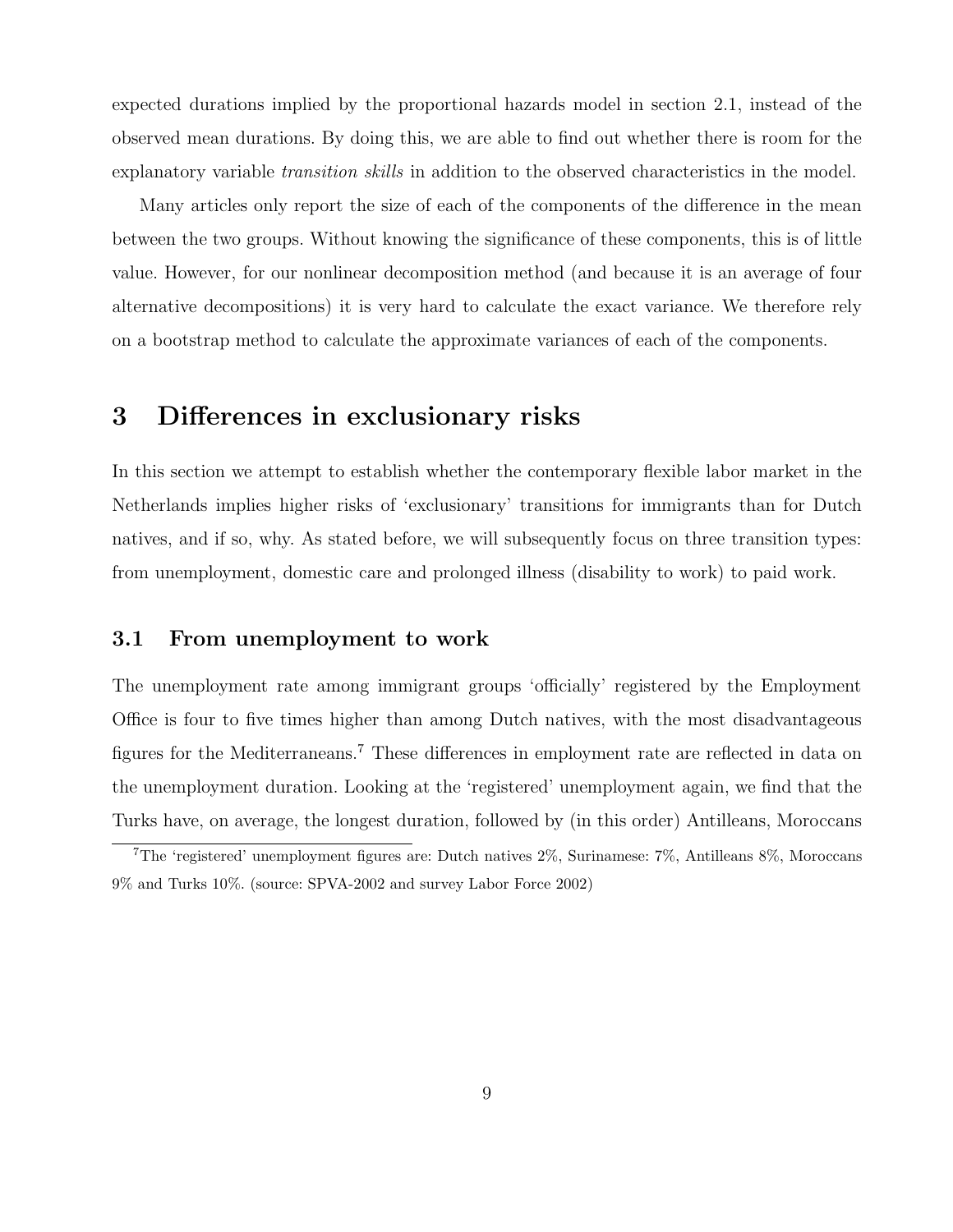and Surinamese.<sup>8</sup>

As stated before, the described data on the unemployment duration are based on stock sampling which leads to a distortion as a consequence of 'length-biased sampling'. This means that both unemployed from a period with high unemployment and long-term unemployed are overrepresented in the data. We adjust for such overrepresentation by assuming that the national inflow in the unemployment in the past is proportional to the observed characteristics of the unemployed.<sup>9</sup> These inflow figures give the weights  $r_1(-e)$  in equation (2). The inclusion of two time-varying covariates, age and presence of young children, deserve additional explanation. The age of the unemployed at the moment of the interview is calculated back to the age at the moment their unemployment spell begun. The presence of young children (under twelve) in the household is also calculated back through the information on the age of all the children now present in the household.

For this stock based sample of unemployment durations (in months) we apply a proportional hazards model with a piecewise constant baseline hazard on six intervals: 0 to 2 months; 2 to 6 months; 6 months to 1 year; 1 to 2 years; 2 to 5 years and 5 years or over.<sup>10</sup> The estimation results are given in Table 6 in Appendix B. From the parameters of the piecewise constant baseline hazard we can estimate the implied baseline survival functions for each ethnic group. This is the survival function for the reference individual, an individual with all covariates at zero, that is a single male aged 35, with basic or no education, good health, less than 75% labor market experience, and with no children under 12 years of age at home. This baseline survival function (taking the changing age into account) is depicted for each ethnic group in Figure 1. We see that a native reference individual leaves unemployment the fastest and a

<sup>&</sup>lt;sup>8</sup>To illustrate this: among unemployed Turks almost 40% is jobless for at least two years. For Moroccans the same figure is 30%, among Antilleans 28% and among Surinamese 20%. The relatively favorable position of Moroccans is caused by the labor market withdrawal of Moroccan women when they are unemployed for more than a few months. Focusing on males only, we find that Moroccans have, on average, the longest unemployment duration apart from the Turks.

 $9$  See UWV, http://www.uwv.nl/overuwv/kennis-publicaties/index.aspx (only in Dutch)

 $10$ Due to limited observations in particular in duration intervals for some ethnic groups we had to combine the baseline intervals for those groups.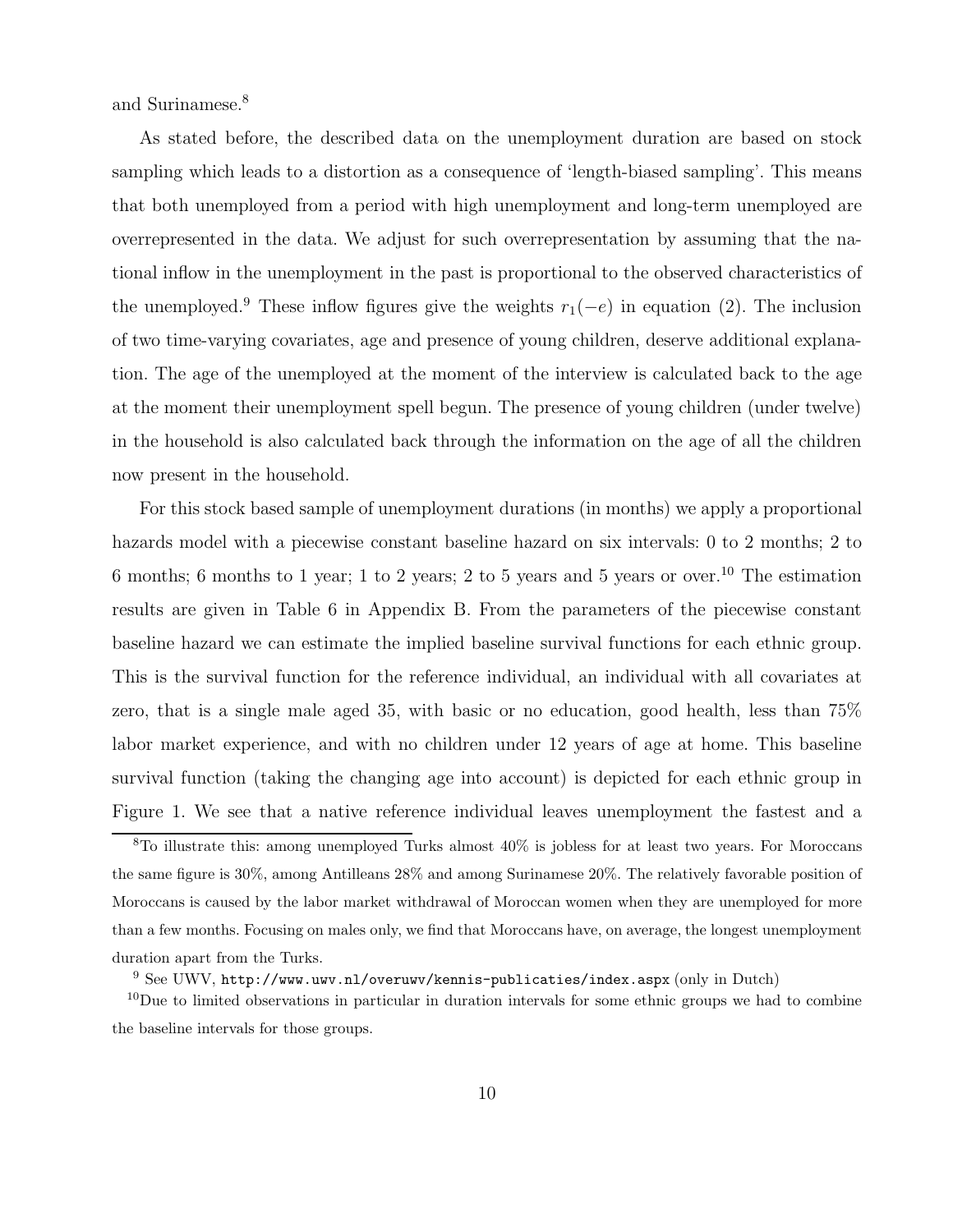Turkish reference individual the slowest.

#### [Place Figure 1 here]

The impact of observed characteristics on the outflow into employment differs substantially among the ethnic groups. We see from Table 6 (in Appendix B) that the relative labor market experience, that is the percentage of time spent working since graduating, is the most important variable. The more labor market experience the faster the unemployed return to work. This effect is the highest for Antilleans. Antillean women have a lower reemployment rate. Highly educated Turks, Moroccans and Dutch natives have a faster return to employment. For Turks and Moroccans individuals, health problems lead to lower reemployment rate. The presence of young children reduces the reemployment rate (only significant for Turks, Moroccans and Surinamese).

To measure the possible effect of the unobserved transition skills on the exclusionary risks, we applied the decomposition method explained in section 2.2. For each immigrant group we calculate the expected unemployment duration implied by parameter estimates and compare it with the expected duration of Dutch natives. The decomposition allows us to calculate the portion of the difference that arises from differences in coefficients, the portion of the difference that arises from differences in the baseline hazard (different survival rates for the reference individual) and the portion of the difference that arises from differences in explanatory variables.

The results in Table 2 show that Turks and Moroccans have by far the longest expected unemployment duration (around three years) and Dutch natives by far the shortest (about 5 months). The difference in the expected unemployment duration is mainly attributable to the fact that the variables in our model turn out to be unfavorable for the job chances of Turks and Moroccans. The difference in coefficients does not lead to a significant difference in the expected unemployment duration, neither does the difference in the baseline duration dependence. Although for Turks and Moroccans the reference unemployed individual (a single male, aged 35, with basic or no education, good health, less than 75% labor market experience, and without children) has a higher expected unemployment duration than the native reference individual, this difference is not significant. These findings imply that the observed human capital charac-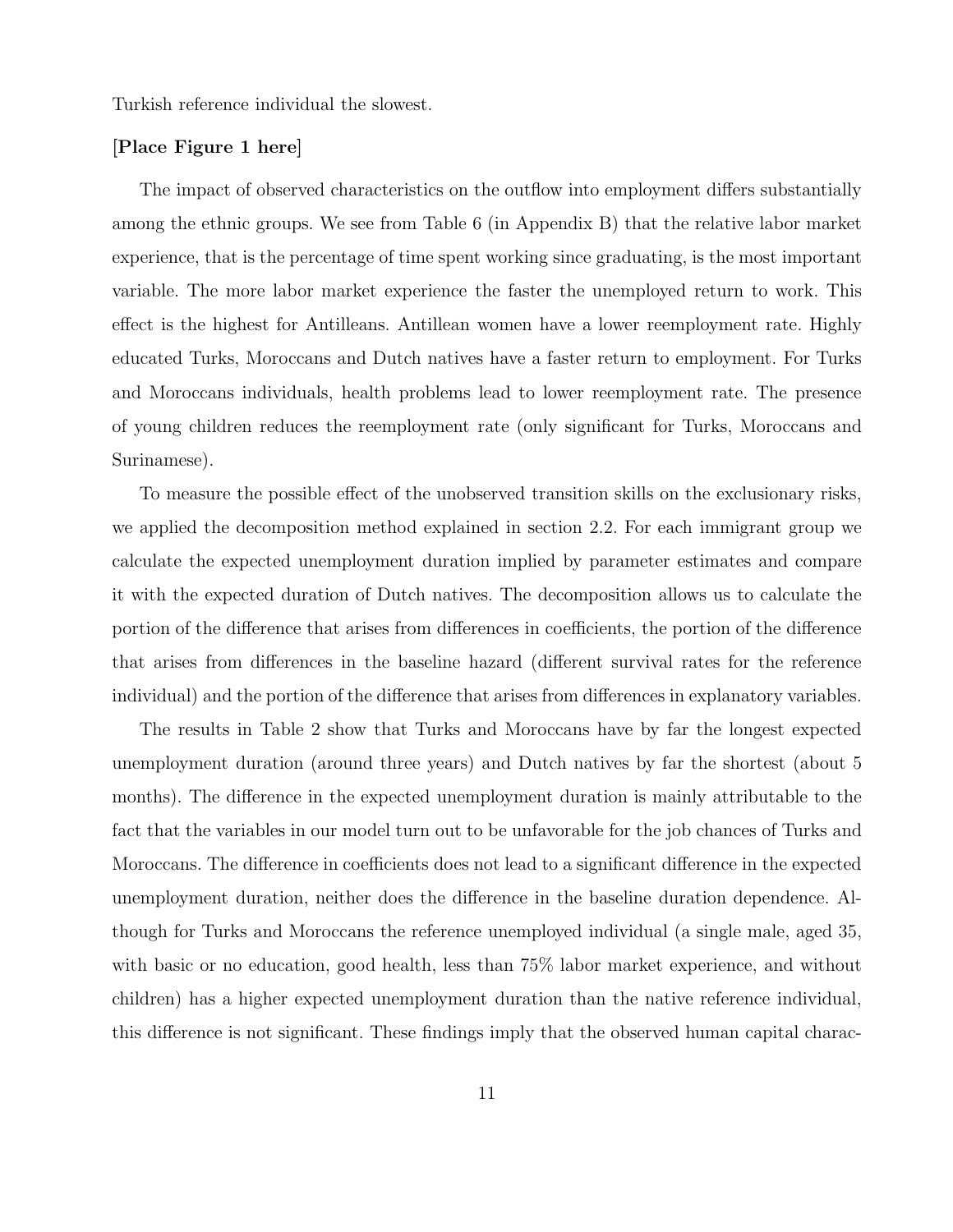|                                   | Turks     | Moroccans | Surinamese | Antilleans |
|-----------------------------------|-----------|-----------|------------|------------|
| Expected duration immigrant group | 38.3      | 35.4      | 19.9       | 17.5       |
| immigrant group - natives $(4.9)$ | $33.4***$ | $30.5***$ | $15.0**$   | $12.6*$    |
|                                   | (6.7)     | (8.0)     | (5.5)      | (6.0)      |
|                                   |           |           |            |            |
| Difference due to:                |           |           |            |            |
| Explanatory variables             | $10.2**$  | $11.0**$  | 3.0        | 3.1        |
|                                   | (3.4)     | (3.3)     | (2.1)      | (2.9)      |
| Coefficients                      | 9.4       | 13.3      | 3.3        | 4.5        |
|                                   | (8.1)     | (9.1)     | (6.5)      | (8.8)      |
| Baseline hazard                   | 13.7      | 6.2       | 8.7        | 4.9        |
|                                   | (12.4)    | (12.5)    | (10.8)     | (12.6)     |

Table 2: Decomposition of differences in expected UNEMPLOYMENT duration (in months)

*Notes:* Standard errors are shown in parentheses.  ${}^*p < 0.05; {}^{**}p < 0.01$ . Source: SPVA (ISEO/SCP)

teristics and demographic characteristics seem more important than the unobserved transition skills when explaining differences in exclusionary risks among the unemployed.

#### 3.2 From domestic care to work

Since domestic care is still predominantly a female activity, even in 'modern' Western societies (Hofmeister et al. 2003), we focus on women in this section. Looking at the labor market participation in 2002, we find the highest rates among Surinamese females (64%), followed by Antillean and native Dutch females (59%). A large gap exists with Mediterranean females: 32% labor market participation among Turkish women and 30% among Moroccan women.

When estimating the hazard rates for the time spent in domestic care (in years), we again use the model with maximum duration for stock-sampled data that accounts for varying entry. Women often stay at home for a long period. Thus the domestic care duration can easily be of 20 years. This implies that many women do not participate in the labor market until their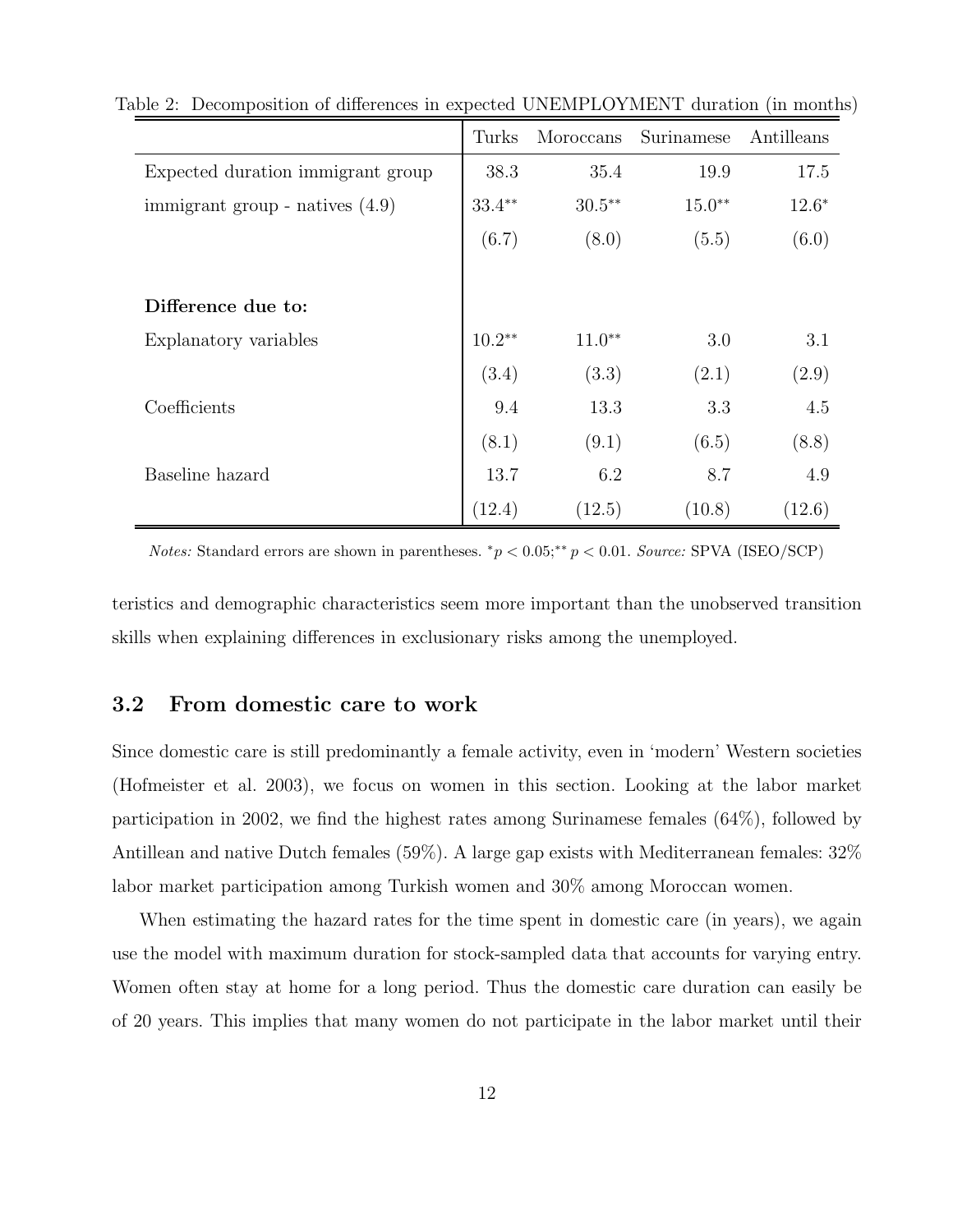retirement age. The upper bound on the duration therefore has an important impact on the estimation results. The participation rate of women in the Netherlands increased only recently. In the late 70s less than 20% of the women were participating in the labor market. This implies an overrepresentation of women who began their domestic care in the 70s or earlier. We adjust for this overrepresentation by assuming that the national inflow in domestic care in the past is proportional to the number of non-participating women 20 years of age.<sup>11</sup> We also assume that this inflow is proportional to the observed characteristics of the women.

We estimate a proportional hazards model with a piecewise constant baseline hazard on four intervals: 0 till 10 years; 10 till 15 years; 15 till 20 years and 20 years and beyond.<sup>12</sup> The estimation results are given in Table 7 in Appendix B. Again, the parameters estimates differ among the ethnic groups. We estimate the implied survival rate for the reference female, that is a single female, aged 40, with basic or no education, less than 75% labor market experience, with no children under 12 years of age living at home. This baseline survival function (taking the changing age into account) is depicted for each ethnic group in Figure 2. A Dutch native (reference) female in domestic care has the slowest outflow into employment, while an Antillean female has the fastest.

#### [Place Figure 2 here]

The impact of observed characteristics on the reemployment rate out of domestic care differs substantially among the ethnic groups. Table 7 shows that the relative labor market experience is again the most important variable. If a woman worked more than 75% of her potential productive years (labor market experience > 75%), she leaves domestic care and starts working again much faster. This effect is the highest for native women. Education is also an important factor in explaining the re-entry of women into the labor market. The higher the education level, the faster a woman leaves domestic care for work. This effect is very pronounced for Moroccan and native women. However, among Antilleans the education level does not have a significant effect on the reemployment rate of women in domestic care. Marital

<sup>&</sup>lt;sup>11</sup>See the public statistics site of Statistics Netherlands,  $http://statline.cbs.nl/$  for the numbers.  $12$ See note 10.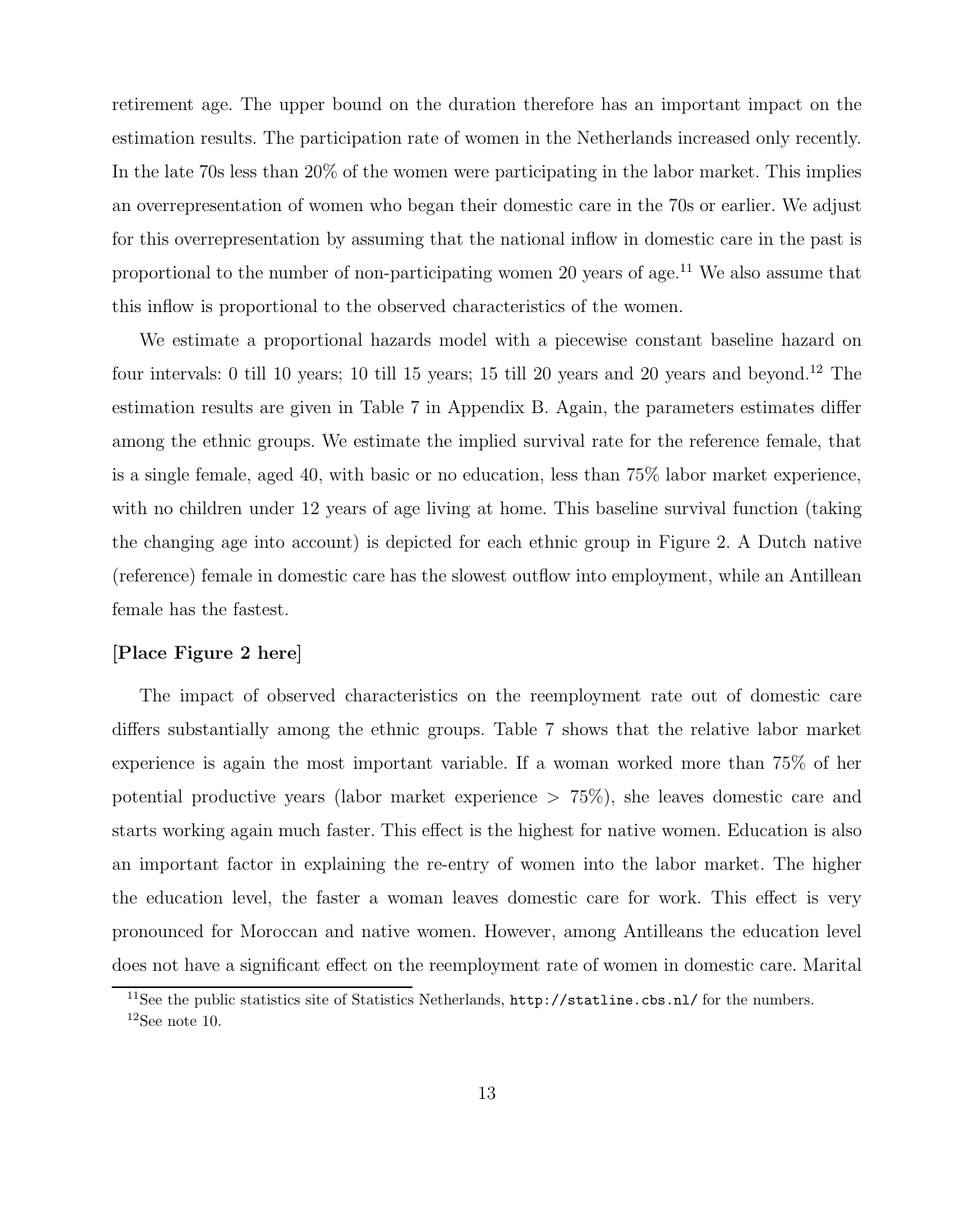status is important for Turkish, Moroccan and Surinamese women. Within all three groups, married/cohabiting women leave domestic care faster. The presence of young children reduces the rate of leaving domestic care, especially for native and Moroccan women. To find out to what extent transition skills may affect the expected duration of domestic care, we apply the decomposition method explained in section 2.2.

|                                    | Turks     | Moroccans | Surinamese | Antilleans |
|------------------------------------|-----------|-----------|------------|------------|
| Expected duration immigrant group  | 27.0      | 34.6      | 22.8       | 21.9       |
| immigrant group - natives $(18.9)$ | $8.1**$   | $15.7**$  | 3.9        | 3.0        |
|                                    | (2.9)     | (4.8)     | (3.7)      | (4.1)      |
|                                    |           |           |            |            |
| Difference due to:                 |           |           |            |            |
| Explanatory variables              | $13.7**$  | $17.8**$  | $8.8**$    | $9.0**$    |
|                                    | (2.0)     | (4.3)     | (1.7)      | (2.5)      |
| Coefficients                       | $13.8***$ | 7.1       | $11.8***$  | $14.0**$   |
|                                    | (3.7)     | (6.9)     | (4.6)      | (3.1)      |
| Baseline hazard                    | $-19.5**$ | $-9.3$    | $-16.6**$  | $-20.0**$  |
|                                    | (4.9)     | (8.2)     | (6.5)      | (4.7)      |

Table 3: Decomposition of differences in expected HOUSEHOLD CARE duration (in years)

Notes: Standard errors are shown in parentheses.  ${}^*p < 0.05; {}^{**}p < 0.01$ . Source: SPVA (ISEO/SCP)

The results in Table 3 show that Moroccan women have the longest expected domestic care duration (35 years) and native women the shortest (19 years). The difference in the expected domestic care duration for Moroccan women is attributable to the fact that the variables in our model are unfavorable for their job chances. These variables are also disadvantageous for Turkish women, and to a lesser extent, for Surinamese and Antillean women. Among Turkish, Surinamese and Antillean women the coefficients also have a significant impact on the differences in domestic care duration. This may be due to unobserved variables, among which transition skills. It is, however, also possible that the coefficients reflect different effects of the observed characteristics on the transition probability or a distinct difference in labor market position.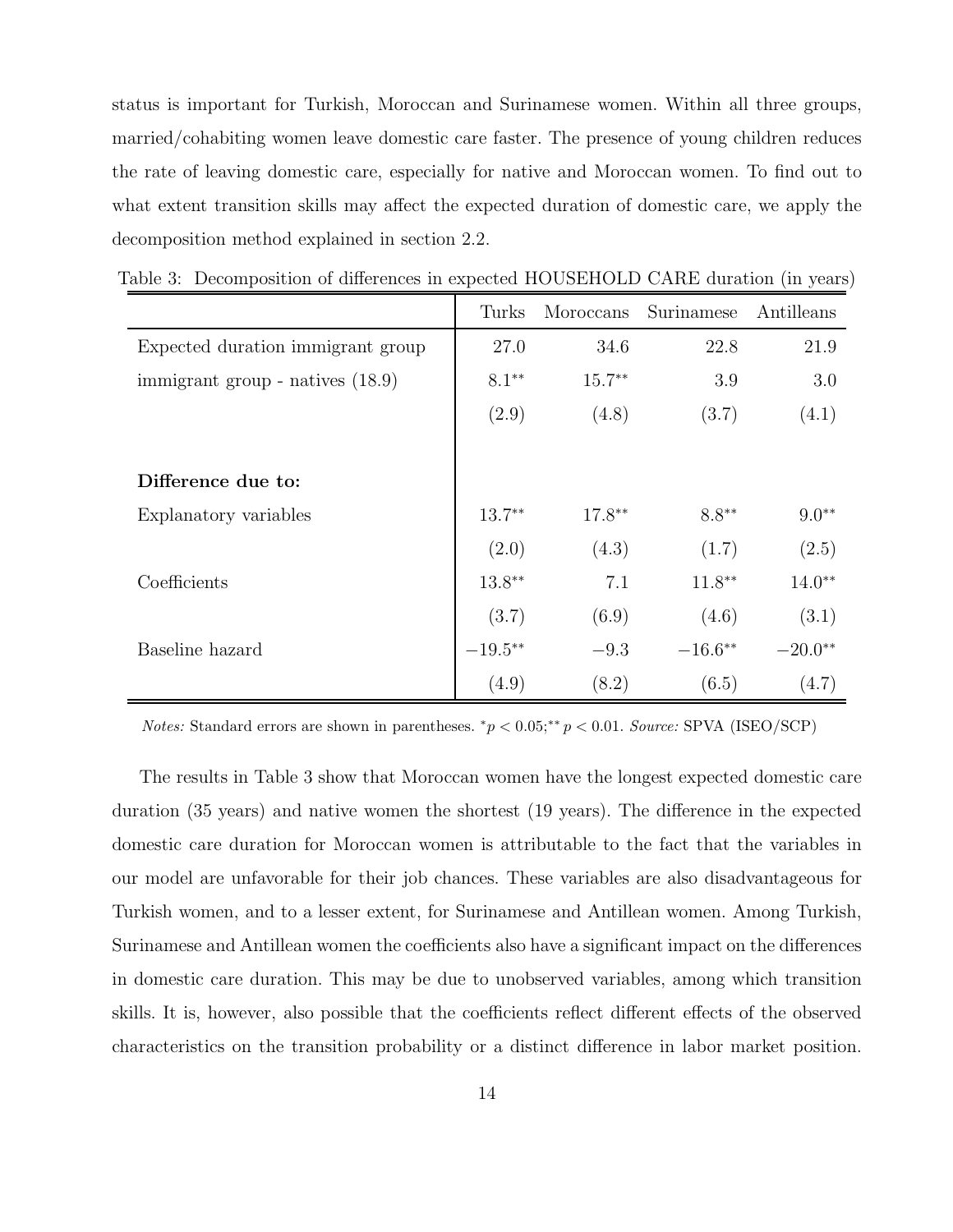Our data are not decisive in this respect. We may only state that there could be room for an explanation from transition skills. The baseline hazard for women from all four immigrant groups is above the baseline hazard for native women, which is probably due to the fact that native lower educated Dutch women, who completely stop working after giving birth to a child, are a very specific category with rather traditional norms in relation to gender roles.

#### 3.3 From prolonged illness to work

The last transition type to be discussed here is between prolonged illness and paid work. Disability to work is a clear social and economic problem in the Netherlands. That is why we focus on this form of prolonged illness. The SPVA-2002 contains data on self-reported disability to work and on receiving a disability allowance. Combining these two variables, we find highly varying proportions of disabled persons per ethnic group, as shown in Table 4.

Table 4: Percentage disabled persons in the total population (15-65 years) and in the labor force by ethnic group

|                                    |  |  |         | Turks Moroccans Surinamese Antilleans Dutch |                      |       |  |                  |       |
|------------------------------------|--|--|---------|---------------------------------------------|----------------------|-------|--|------------------|-------|
|                                    |  |  | MFMF MF |                                             |                      | $M_F$ |  | M F              |       |
| Total Population 11 8 11 4 5 7 4 4 |  |  |         |                                             |                      |       |  | $\overline{9}$ 8 |       |
| Labor force                        |  |  |         |                                             | 17 25 17 12 7 11 5 6 |       |  |                  | 12 14 |

Source: SPVA (ISEO/SCP)

Looking at the total population (15-65 years of age), we find the proportion of disabled persons to be the highest among Mediterranean males, followed by native Dutch males. The proportion of disabled persons among Caribbean males is much lower. Among females, the Turks and the Dutch natives show the highest proportion of disabled persons, followed by the Surinamese. The proportion is low among Moroccan and Antillean women. The proportion of disabled persons in the labor force (those working for at least 12 hours per week or actively looking for work for at least 12 hours per week) is the highest among Turkish females (25%). This is the result of a combination of relatively many disabled persons and a relatively small labor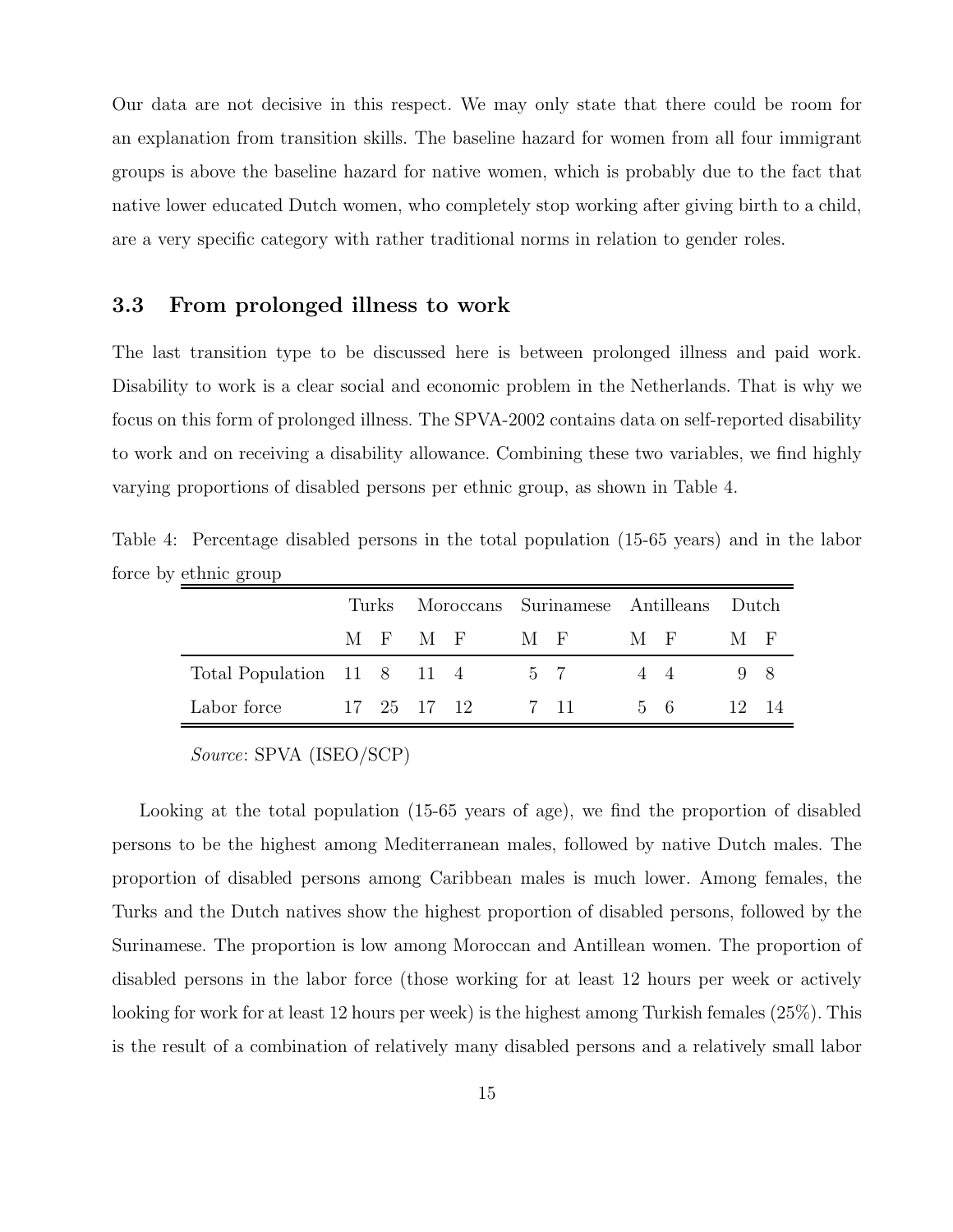force. Mediterranean males also show a high proportion of disabled persons in the labor force (17%), followed at some distance by the native Dutch males (12%). A much lower proportion is found among the Antilleans, males and females alike.

Again we estimate the hazard rate for the transition from disability to work (in years). To this end, we apply the model described in section 2.1. Since the duration on disability benefits can exceed 20 years, the maximum duration implied by the retirement age also plays an important role in the analysis of the return to work after disability. Because the inflow into disability has changed over time, we use the national inflow figures to adjust for the changing inflow in the past.<sup>13</sup> We assume a piecewise constant baseline hazard on five intervals: aged 0 to 10 years; 10 to 20 years and 20 years and over.<sup>14</sup> The estimated survival functions for the reference individual, a single forty-eight year old male with no or basic education, less than 75% labor market experience, are depicted in Figure 3. Note the drop to zero in the baseline survival functions after 17 years in disability, when the retirement age of 65 is reached. An Antillean (reference) individual in disability has the fastest outflow into employment. Natives, Turks, Moroccans and Surinamese have a very low rate of leaving disability during the first 10 years of disability.

#### [Place Figure 3 here]

The estimation results in Table 8 (in Appendix B) indicate that the impact of observed characteristics on the reemployment rate differs substantially among the ethnic groups. Again, the relative labor market experience is the most important variable, especially for Turks and Moroccans. A disabled person who worked more than 75% of his/her potential productive years, returns to work much faster. The education level does not play an important role in explaining departure from disability. Gender is important for Turks and Moroccans. For both groups a disabled woman returns to work faster than a disabled man. Married Turks and Surinamese have a higher reemployment rate. Due to limited observations we could not include marital status in the model for Antilleans.

 $\rm ^{13}See$  note  $9$ 

 $14$ See note 10.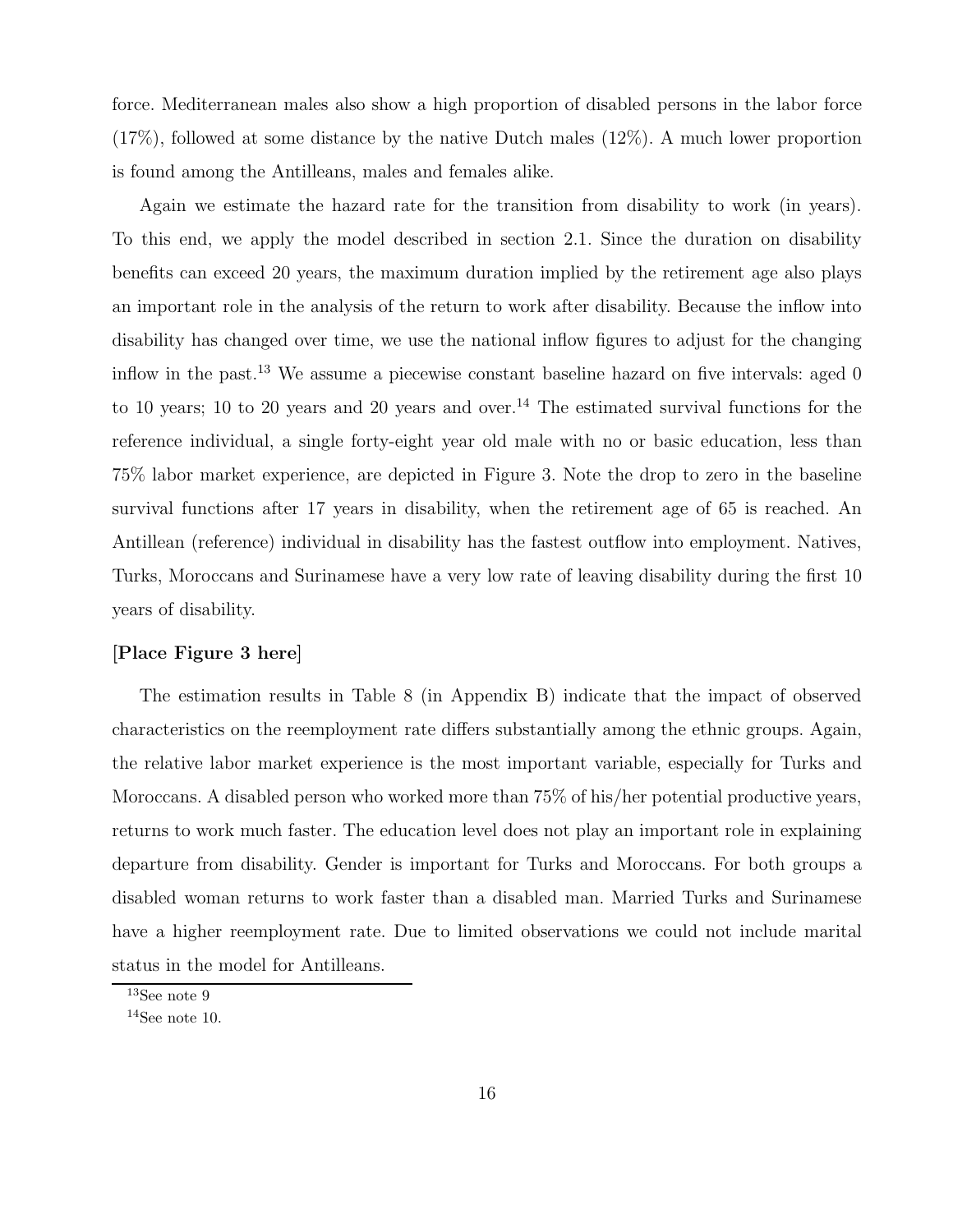|                                    | Turks    | Moroccans | Surinamese | Antilleans |
|------------------------------------|----------|-----------|------------|------------|
| Expected duration immigrant group  | 14.5     | 16.7      | 14.1       | 8.7        |
| immigrant group - natives $(16.0)$ | $-1.5$   | 0.7       | $-1.9$     | $-7.4$     |
|                                    | (3.7)    | (3.7)     | (3.8)      | (4.2)      |
|                                    |          |           |            |            |
| Difference due to:                 |          |           |            |            |
| Explanatory variables              | $3.5***$ | $3.5***$  | $2.2*$     | 1.1        |
|                                    | (1.1)    | (1.6)     | (0.9)      | (0.8)      |
| Coefficients                       | 2.9      | 4.4       | 3.8        | 4.6        |
|                                    | (3.8)    | (4.1)     | (3.2)      | (3.1)      |
| Baseline hazard                    | $-7.9$   | $-7.2$    | $-7.8$     | $-13.0*$   |
|                                    | (6.0)    | (5.9)     | (5.5)      | (5.7)      |

Table 5: Decomposition of differences in expected DISABILITY duration (in years)

Notes: Standard errors are shown in parentheses.  $^*p < 0.05; ^{**}p < 0.01$ . Source: SPVA (ISEO/SCP)

We apply the decomposition method to reveal the possible effect of transition skills on the expected disability duration. The results in Table 5 show that Moroccans have the longest expected disability duration (17 years) and Antilleans the shortest (9 years). This is a surprisingly short period when compared to the expected disability duration of Dutch natives (16 years). For Turks, Moroccans and Surinamese the high expected disability durations are attributable to unfavorable observed characteristics, which leaves hardly any room for an explanation from transition skills. Just as for the duration in domestic care of women, the baseline hazard for immigrants is above the baseline hazard for Dutch natives. This difference is, however, only significant for Antilleans who show a very favorable baseline hazard. This may indicate that the disabled from this group have the transition skills necessary to return to paid labor.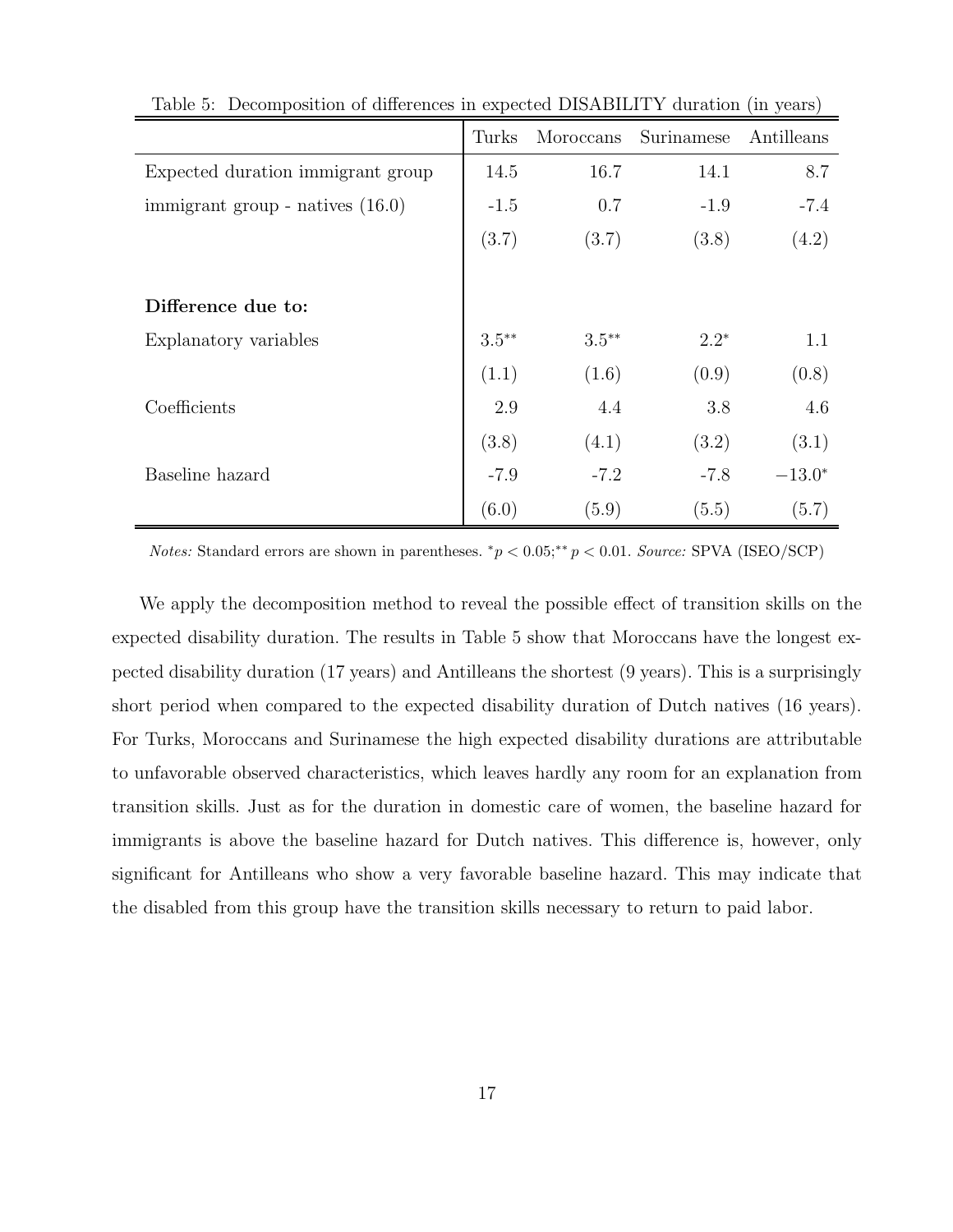### 4 Summary and conclusions

Contemporary labor markets are characterized by such a high degree of flexibility that a new type of labor market is emerging. This market features a large number of transitions during the working career. The so-called transitional labor market offers new chances to both employers and employees, but at the same time increases the risk of long-term exclusion for the latter. The Netherlands offers a good example of a transitional labor market with institutional arrangements to mitigate the risk of exclusionary transitions.

We investigated whether the contemporary flexible labor market in the Netherlands implies higher risks of such transitions for groups which, for human capital reasons, are already vulnerable in the labor market. We added the criterion of restricted transition skills to select the groups under study. This led us to compare immigrants to Dutch natives. We subsequently focused on the transitions from (a) unemployment, (b) domestic care, and (c) prolonged illness to work. We applied a duration analysis to estimate the chance of a transition from inactivity to work for each group.

For the duration analysis we used proportional hazards models with maximum duration for stock-sampled data that account for varying entry. We assumed a piecewise constant baseline hazard on different intervals (calculated in months for unemployment and in years for both domestic care and prolonged illness). Looking at the baseline survival function, we find that in the case of unemployment the native Dutch reference individual leaves unemployment the fastest, while Turks leave unemployment the slowest. The analysis of the transition from domestic care to work, which is restricted to women, establishes that among the reference women Antilleans clearly have the fastest outflow, while the Dutch natives have the slowest outflow. We explained this somewhat remarkable outcome from the traditional attitude among the specific category of lower educated native women who completely stop working after giving birth to a child. In the case of disability to work, the transition to the labor market is the fastest for the Antillean reference individual. More generally, Antilleans diverge remarkably from all other groups that show very low outflows, especially in the first ten years of disability.

Our analyses thus show that unequal exclusionary risks exist, but to a different degree for the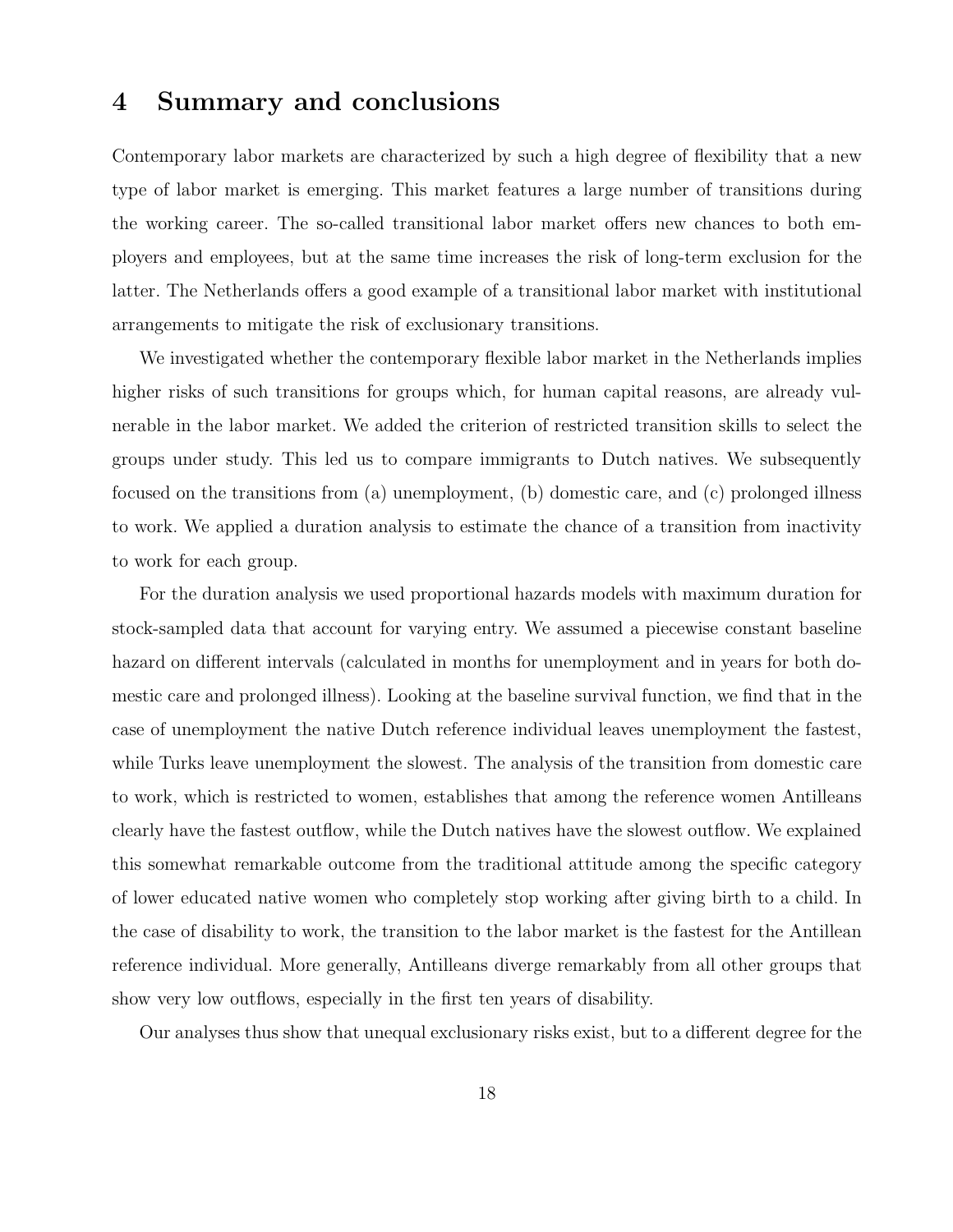various groups and with variations per transition type. Turks and Moroccans have the longest expected unemployment duration. Among the Moroccans and the Turks, women also have the longest expected home care duration. Moroccans furthermore have the longest disability duration. While the expected unemployment duration among Antilleans is longer than among Dutch natives, their expected disability duration is the shortest. Surinamese and Antilleans have similar expected durations for unemployment and domestic care (among women), which are both longer than the respective expected durations for Dutch natives.

To find out whether transition skills really affect the transition chances, we used decomposition analyses on the expected durations estimated by the proportional hazards model. In the case of unemployment, we first established that the impact of the observed characteristics on the outflow differs among the various groups. We then showed that the higher exclusionary risks for the Turks and Moroccans are mainly attributable to their unfavorable observed characteristics. These characteristics concern both endowments and demographic features, such as marital status, gender and age. Particularly for the Turks, the baseline duration dependence is also unfavorable, which might indicate that transition skills are relevant. But the differences in baseline hazards are not significant in the unemployment analysis.

In the case of domestic care, we again found fairly large differences in the impact of the observed characteristics on the exclusionary risks of the immigrant groups. The decomposition of the expected home care durations shows that the observed characteristics are particularly unfavorable for Moroccan and Turkish women. Besides, for Moroccan women the coefficients have no significant meaning at all. However, they do have significant meaning for women from the other immigrant groups. This may imply several things: that the observed characteristics have different effects for these women, that these women have a rather distinct labor market position, or that (other) unobserved factors, such as transition skills, play a role in the explanation of their outflow chances. Our data are not conclusive in this respect. For the explanation of the disadvantageous baseline hazard of native Dutch women who completely stopped working after giving birth to a child, we refer to what we just wrote about the traditional norms of this specific category.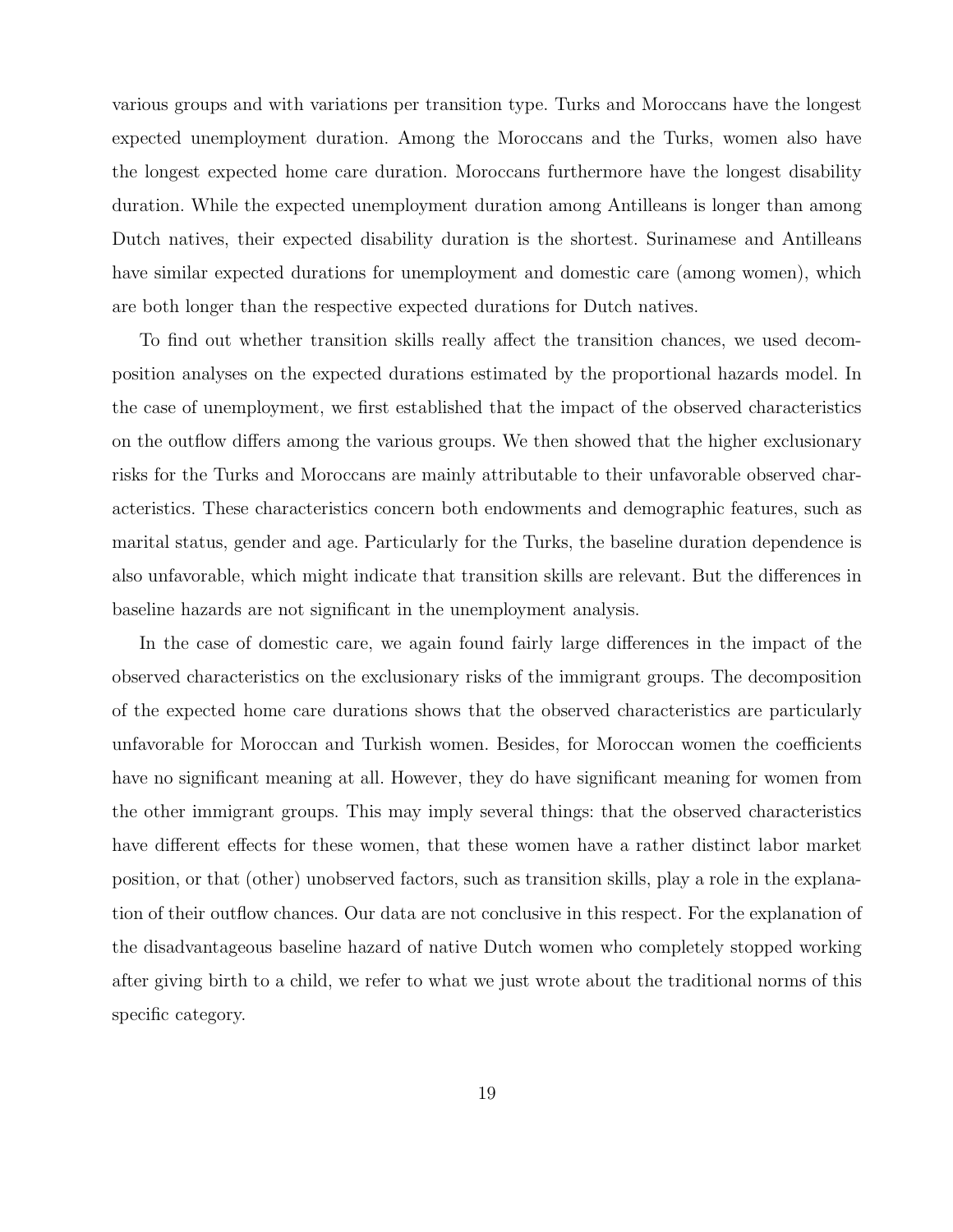In the case of disability to work, the impact of the observed characteristics differs as well among the various groups. The Antilleans, characterized by a fast outflow, show an advantageous baseline hazard which may indicate that they have the relevant transition skills. The low outflow of Turks, Moroccans and Surinamese seems to be primarily related to the observed characteristics. The coefficients do not add significantly to the explanation, although recent research shows that miscommunication between immigrant clients on the one hand, and civil servants from the agency responsible for the disability benefits on the other hand, helps to explain the disadvantaged outflow chances of the first (Veenman 2006).

The short discussion of the results from the decomposition analyses shows that transition skills are not dominant in the explanation of exclusionary risks. Human capital characteristics and demographic features turn out to be far more important. Moreover, an important finding is that the relative labor market experience, i.e. the percentage of time spent working after education, was the only variable with significant meaning in our duration analyses. The longer the period of labor market participation, the faster the expected return to work for those who are presently unemployed, taking care of children or who are disabled. If the duration of labor market experience is of such importance, it means that rapid back-to-work transitions are a strong remedy against exclusionary transitions. This somewhat circular reasoning underlines the importance of institutional arrangements such as 'activating' labor market policies. Without such arrangements, the modern flexible labor market may present an even bigger challenge to groups that are already vulnerable for human capital reasons.

Generally speaking, our analyses show that duration analyses combined with decomposition analyses reveal a lot about exclusionary risks. They are however not conclusive with respect to the explanatory variables. That is why we plead for more labor market research, preferably panel research. This is probably a far more superior method in trying to achieve a real comprehension of exclusionary labor market processes.

### References

Atkinson, J. (1984a). Flexibility, uncertainty, and manpower management. IMS Report No. 89, Institute of Management Studies, Brighton.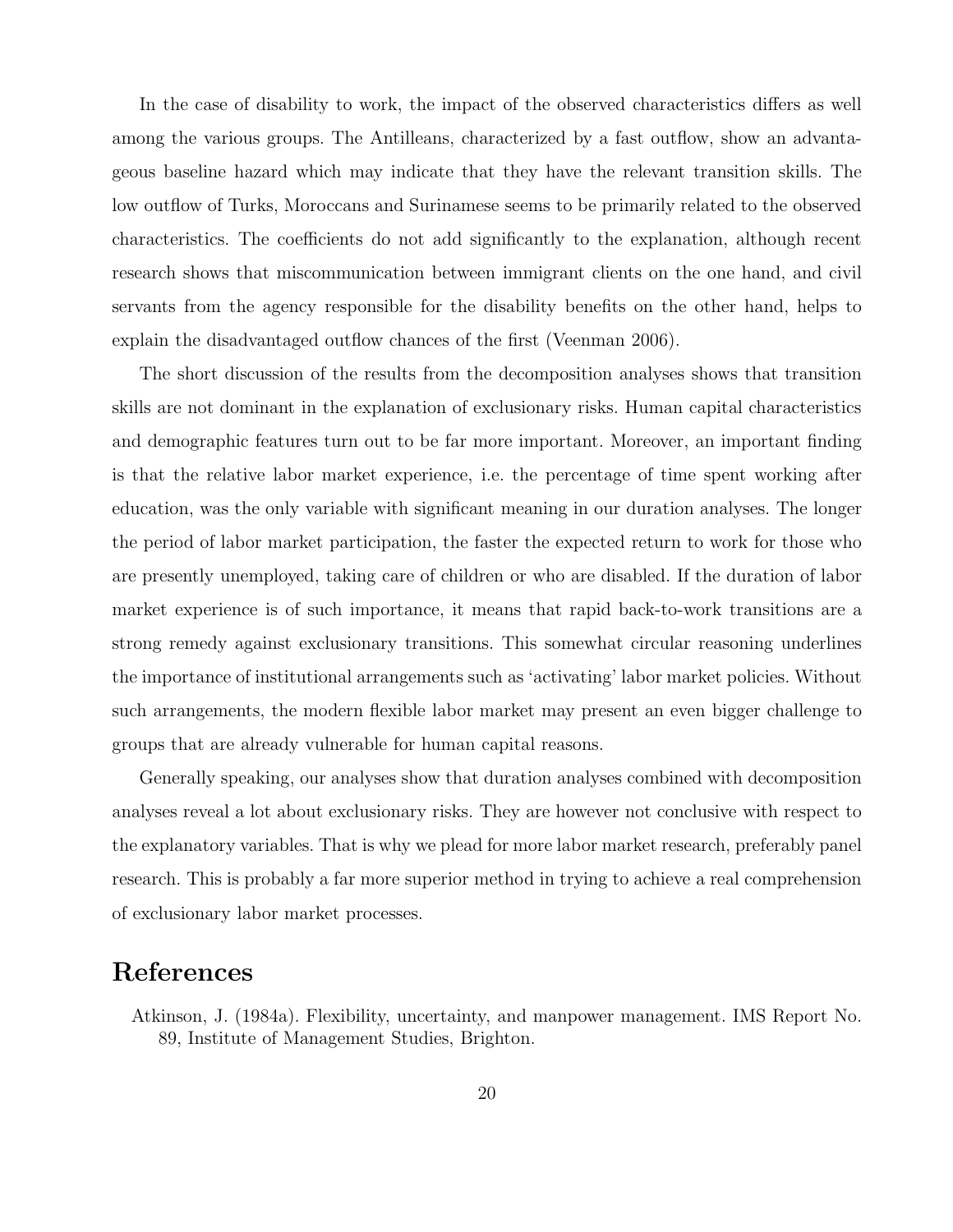- Atkinson, J. (1984b). Manpower strategies for flexible organisations. Personnel Management August, 28–31.
- Beck, U. (1992). Risk Society, Towards a New Modernity. London: Sage.
- Blinder, A. S. (1973). Wage discrimination: Reduced form and structural estimates. Journal of Human Resources 8, 436–455.
- Buitendam, A. (2001). Een open architectuur voor arbeid en organisatie. Assen: Van Gorcum.
- Dewey, J. (1990). The school and society and the child and the curriculum. Chicago: The University of Chicago Press.
- Distelbrink, M. and T. Pels (2002). Normatieve orientaties en binding ('Normative orientations and bonding'). In J. Veenman (Ed.), *De toekomst in meervoud*, pp. 115–145. Assen: Van Gorcum.
- Fairlie, R. W. (2005). An extension of the Blinder-Oaxaca decomposition technique to logit and probit models. Journal of Economic and Social Measurement 30, 305–316.
- Giddens, A. (1991). *Modernity and self-identity, Self and society in the late modern-age.* Cambridge (UK): Polity Press.
- Groeneveld, S. M. and Y. M. R. Weijers-Martens (2003). Minderheden in beeld, De SPVA-02 ('A portrait of ethnic minoirities, The SPVA-2002'). Rotterdam: Institute for Sociological and Economic Research.
- Ham, J. C., J. Svejnar, and K. Terrel (1998). Unemployment and the socail safety net during transitions to a market economy: Evidence from the Czech and Slovak Republics. American Economic Review 88, 1117–1142.
- Heckman, J. J. and B. Singer (1984). Econometric duration analysis. Journal of Econometrics 24, 63–132.
- Hofmeister, H., M. Mills, and H. P. Blossfeld (2003). Globalization, uncertainty, and women's mid-career life courses, A theoretical framework. Globalife Working paper 45, Faculty of Social and Economic Science, Bamberg.
- Murphy, A. (1996). A piecewise–constant hazard-rate model for the duration of unemployment in single-interview samples of the stock of unemployed. Economics Letters 51, 177– 183.
- Nickell, S. (1979). Estimating the probability of leaving unemployment. *Econometrica* 47, 1249–1266.
- Oaxaca, R. L. (1973). Male–female wage differentials in urban labor markets. International Economic Review 14, 693–709.
- Schmid, G. (1998). Transitional labour markets, A new European employment strategy. Discussion paper FS I 98-206, Wissenschaftszentrum Berlin für Sozialforschung, Berlin.
- Schmid, G. (2000). Foreword. In J. O'Reilly, I. Cebrian, and M. Lallement (Eds.), Workingtime Changes: Social Integration through Transitional Labour Markets, pp. xix–xxi. Cheltenham, UK: Edward Elgar.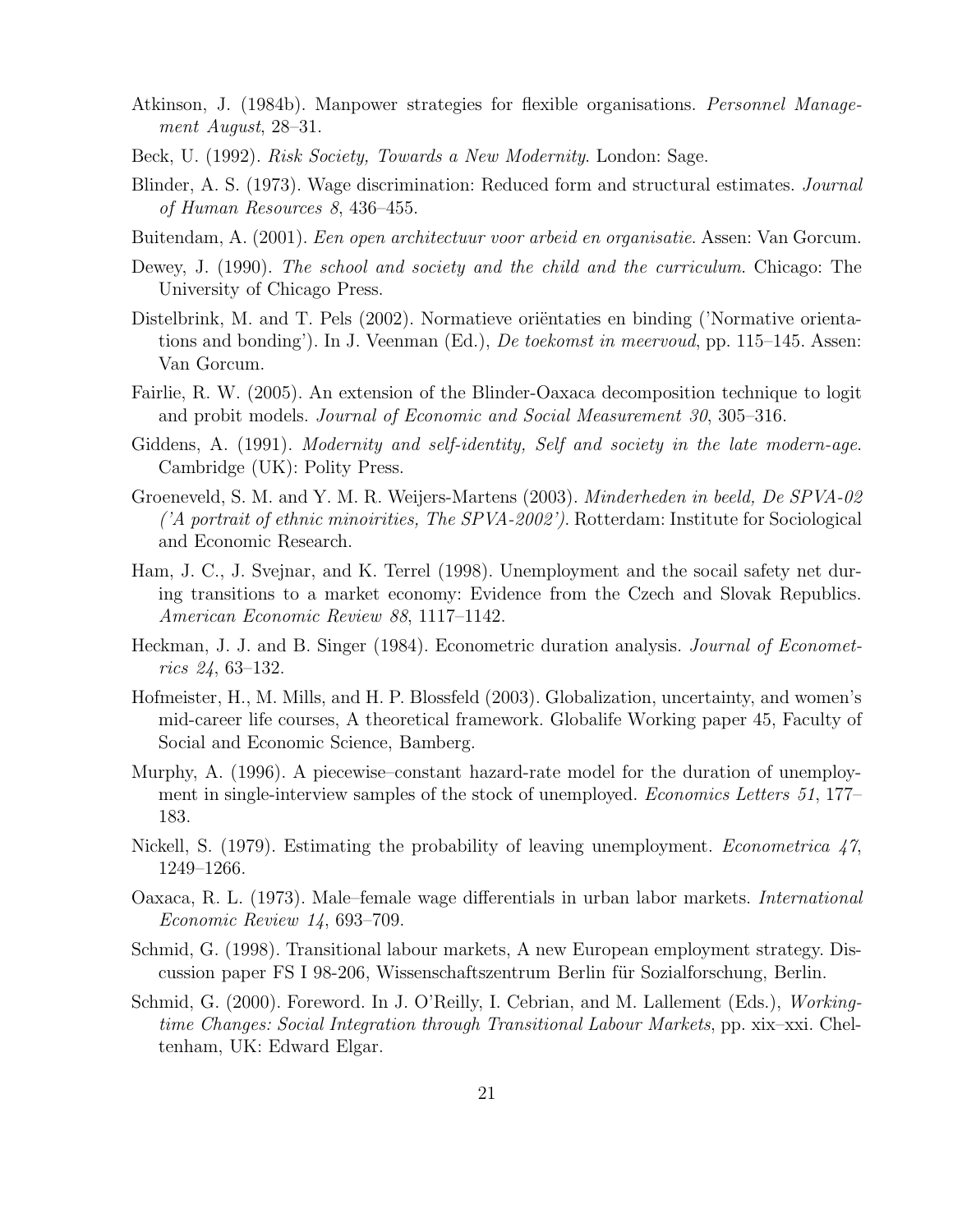- Schmid, G. (2002). Employment systems in transition: Explaining performance differentials of post-industrial economies. In G. Schmid and B. Glazier (Eds.), The Dynamics of Full Employment, Social Integration through Transitional Labour Markets, pp. 23–48. Cheltenham, UK: Edward Elgar.
- Veenman, J. (1998). Buitenspel, Over langdurige werkloosheid onder etnische minderheden ('Off-side, Long-term unemployed ethnic minorities'). Assen: Van Gorcum.
- Veenman, J. (Ed.) (2006). Nieuwe ongelijkheden op de transitionele arbeidsmarkt ('New inequalities on the transitional labour market'), Amsterdam. Aksant.
- Wilthagen, T. (1998). Flexicurity, A new paradigm for labour market policy reform? Discussion paper FS I 98-202, Wissenschaftszentrum Berlin für Sozialforschung, Berlin.

### A Decomposition

For the decomposition in (5) there are three other equivalent possible decompositions of the difference in expected duration between the two groups on which  $\alpha_g$  is used in the counterfactual parts of the decomposition equation

$$
D^2 = D(X_1, 1, 1, X_2, 1, 1) + D(X_2, 2, 1, X_2, 2, 2) + D(X_2, 1, 1, X_2, 2, 1)
$$
  
\n
$$
D^3 = D(X_1, 2, 2, X_2, 2, 2) + D(X_1, 1, 1, X_1, 1, 2) + D(X_1, 1, 2, X_1, 2, 2)
$$
  
\n
$$
D^4 = D(X_1, 2, 2, X_2, 2, 2) + D(X_1, 2, 1, X_1, 2, 2) + D(X_1, 1, 1, X_1, 2, 1)
$$

where

$$
D(X_m, b^1, a^1, X_n, b^2, a^2) = \sum_{i=1}^{N_m} \frac{E(X_{im}, \hat{\beta}_{b^1}, \hat{\alpha}_{a^1})}{N_m} - \sum_{i=1}^{N_n} \frac{E(X_{in}, \hat{\beta}_{b^2}, \hat{\alpha}_{a^2})}{N_n}
$$

The alternative methods of calculating the decomposition provide different estimates, which is the familiar index problem with the Oaxaca-Blinder decomposition. Ham et al. (1998) suggest to average over the alternative decompositions to estimate the contribution of the coefficient estimates and of the coefficients. They did not consider the difference in the baseline hazard. Thus including the ancillary parameters, we propose to measure the contribution of the difference in the duration between the groups due to differences in observable characteristics by

$$
D(X) = \frac{1}{2} \sum_{k=1}^{2} D(X_1, k, k, X_2, k, k)
$$
\n(6)

The contribution of the coefficient estimates to the differential is measured by

$$
D(\beta) = \frac{1}{4} \sum_{g=1}^{2} \left[ D(X_g, 1, 2, X_g, 2, 2) + D(X_g, 1, 1, X_g, 2, 1) \right]
$$
(7)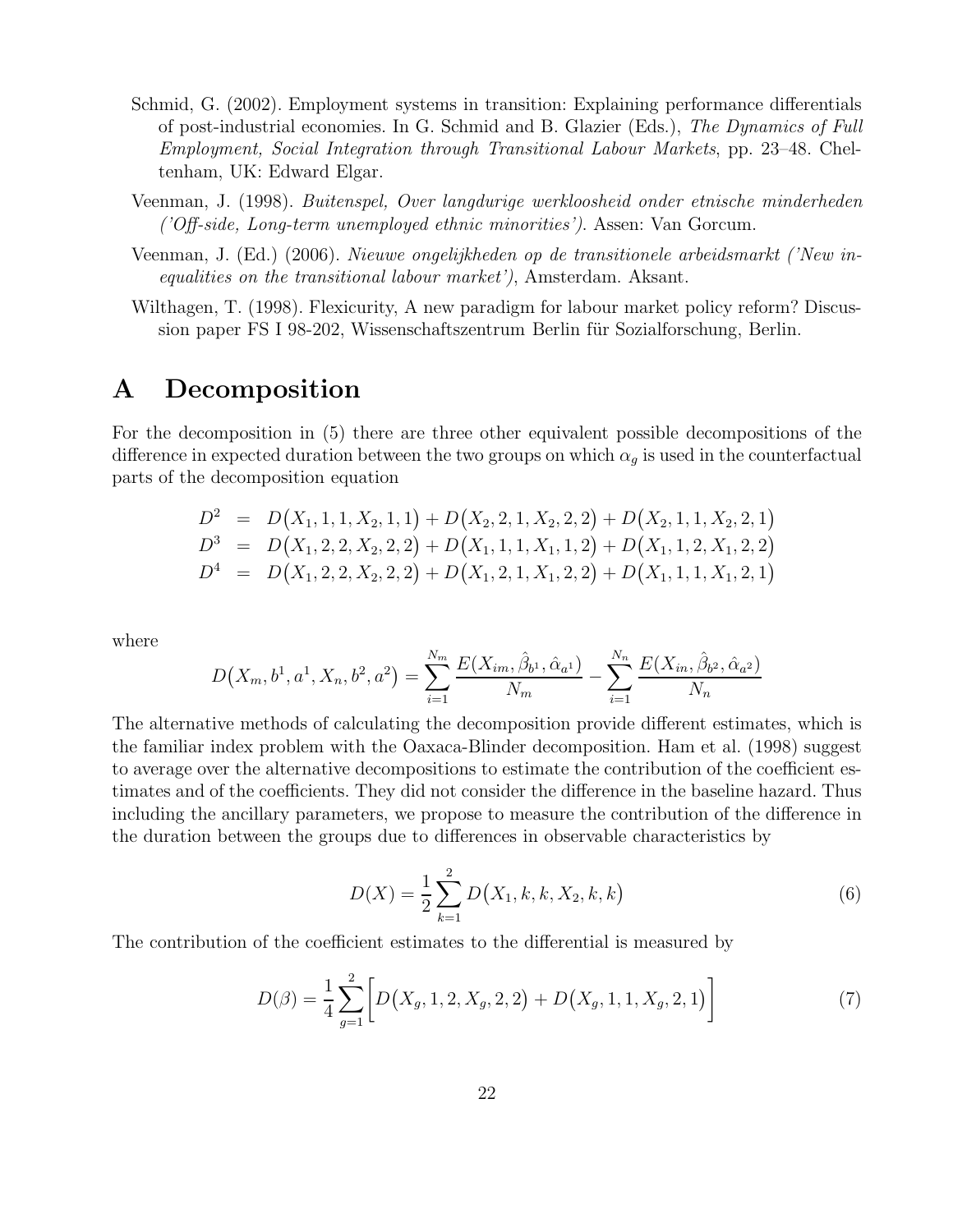The contribution of the baseline hazard to the differential is measured by

$$
D(\alpha) = \frac{1}{4} \sum_{g=1}^{2} \left[ D(X_g, 2, 1, X_g, 2, 2) + D(X_g, 1, 1, X_g, 1, 2) \right]
$$
(8)

Note that  $D(X) + D(\beta) + D(\alpha) = D(X_1, 1, 1, X_2, 2, 2) = \overline{Y}_1 - \overline{Y}_2$ , as should be.

# B Estimation results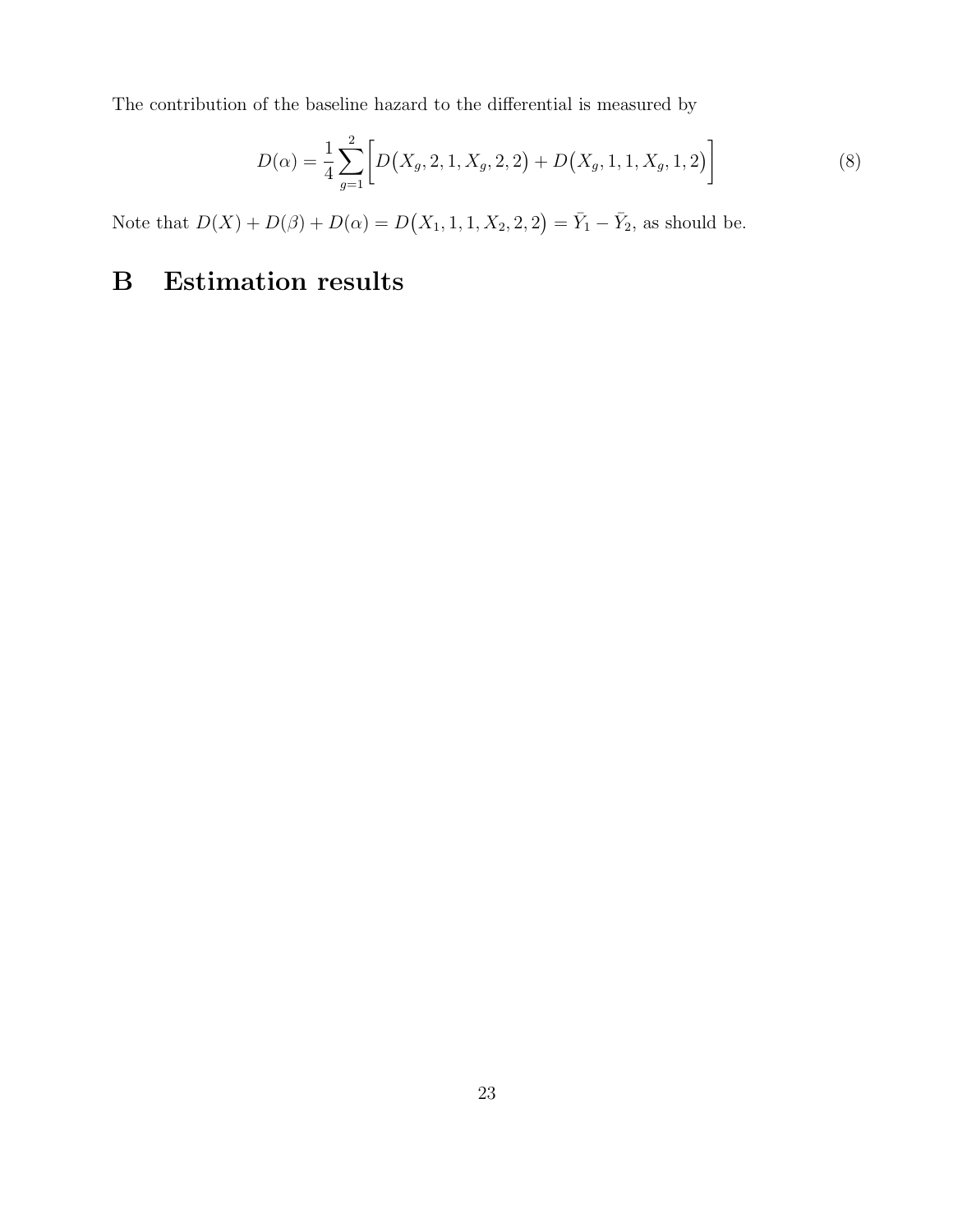|                                  | Turks      | Moroccans  | Surinamese | Antilleans | <b>Natives</b> |
|----------------------------------|------------|------------|------------|------------|----------------|
| Regression coefficients          |            |            |            |            |                |
| Female                           | 0.019      | 0.178      | $-0.046$   | $-0.305*$  | $-0.082$       |
|                                  | (0.089)    | (0.112)    | (0.081)    | (0.122)    | (0.114)        |
| Married/Cohabiting               | 0.075      | $-0.098$   | 0.189      | 0.017      | 0.015          |
|                                  | (0.089)    | (0.098)    | (0.105)    | (0.173)    | (0.115)        |
| Low Secondary educ.              | $0.254\,$  | $0.376*$   | 0.207      | 0.051      | $0.065\,$      |
|                                  | (0.134)    | (0.177)    | (0.109)    | (0.165)    | (0.189)        |
| High Secondary educ.             | $0.458**$  | $0.377*$   | 0.068      | $-0.107$   | 0.272          |
|                                  | (0.159)    | (0.184)    | (0.108)    | (0.163)    | (0.168)        |
| High education                   | $0.458**$  | $0.377*$   | 0.068      | $-0.107$   | $0.551**$      |
|                                  | (0.159)    | (0.184)    | (0.108)    | (0.163)    | (0.191)        |
| bad health                       | $-0.387**$ | $-0.319*$  | $-0.211$   | $-0.077$   | 0.133          |
|                                  | (0.121)    | (0.125)    | (0.143)    | (0.195)    | (0.139)        |
| Relative labor market experi-    | $0.593**$  | $0.580**$  | $0.404**$  | $0.961**$  | 0.158          |
| ence ( $> 75\%$ )                |            |            |            |            |                |
|                                  | (0.135)    | (0.158)    | (0.118)    | (0.209)    | (0.116)        |
| $\rm{age}^{\rm{a}}$              | $-0.097$   | $-0.015$   | $-0.032$   | 0.029      | $-0.041$       |
|                                  | (0.061)    | (0.076)    | (0.048)    | (0.069)    | (0.076)        |
| age-squared                      | $-0.115*$  | $-0.220**$ | $-0.005$   | $-0.001$   | 0.017          |
|                                  | (0.051)    | (0.061)    | (0.041)    | (0.053)    | (0.057)        |
| Children $(< 12)$                | $-0.527**$ | $-0.470**$ | $-0.419**$ | $0.022\,$  | $-0.024$       |
|                                  | (0.125)    | (0.123)    | (0.127)    | (0.152)    | (0.146)        |
| duration dependence <sup>b</sup> |            |            |            |            |                |
| $\alpha_1$ (0 to 2 months)       | $-2.881$   | $-2.186$   | $-2.940$   | $-2.181$   | $-0.417$       |
|                                  | (0.680)    | (0.490)    | (0.733)    | (0.395)    | (0.339)        |
| $\alpha_2$ (2 to 6 months)       | $-2.881$   | $-2.186$   | $-2.940$   | $-2.181$   | $-1.826$       |
|                                  | (0.680)    | (0.490)    | (0.733)    | (0.395)    | (0.558)        |
| $\alpha_3$ (6 month to 1 year)   | $-3.041$   | $-2.321$   | $-2.429$   | $-2.642$   | $-3.838$       |
|                                  | (0.266)    | (0.432)    | (0.172)    | (0.266)    | (0.848)        |
| $\alpha_4$ (1 to 2 years)        | $-3.041$   | $-3.490$   | $-2.429$   | $-2.642$   | $-3.838$       |
|                                  | (0.266)    | (0.172)    | (0.172)    | (0.266)    | (0.848)        |
| $\alpha_5$ (2 to 5 years)        | $-3.412$   | $-3.490$   | $-3.696$   | $-3.686$   | $-3.502$       |
|                                  | (0.187)    | (0.172)    | (0.281)    | (0.382)    | (0.306)        |
| $\alpha_6$ (> 5 years)           | $-3.784$   | $-3.649$   | $-3.976$   | $-3.631$   | $-4.647$       |
|                                  | (0.119)    | (0.125)    | 0.142)     | (0.173)    | (0.232)        |
| Log-likelihood                   | $-2736.0$  | $-2297.4$  | $-1557.6$  | $-963.2$   | $-602.4$       |
| $\mathbf N$                      | 516        | 432        | 316        | 200        | 126            |

Table 6: Parameter estimates of hazard model with maximum duration for time in UNEM-PLOYMENT (in months) -

<sup>a</sup> Age is the (time-varying) age at each year of unemployment, starting from the year the individual entered unemployment, centered at the mean age of 35 years.

<sup>b</sup> The duration dependence is piecewise constant with parameter  $e^{\alpha_i}$ , for  $i = 1, \ldots 6$ . Some intervals are combined. Turks: 1 and 2, 3 and 4; Moroccans: 1 and 2, 4 and 5; Surinamese: 1, 2 and 3; Antilleans: 1 and 2, 3 and 4; Natives: 3, 4 and 5. Notes: Standard errors are shown in parentheses. Notes: Standard errors are shown in parentheses.  $p^*p < 0.05$ ;  $p^*p < 0.01$  (only for regression coefficients). Source: SPVA (ISEO/SCP)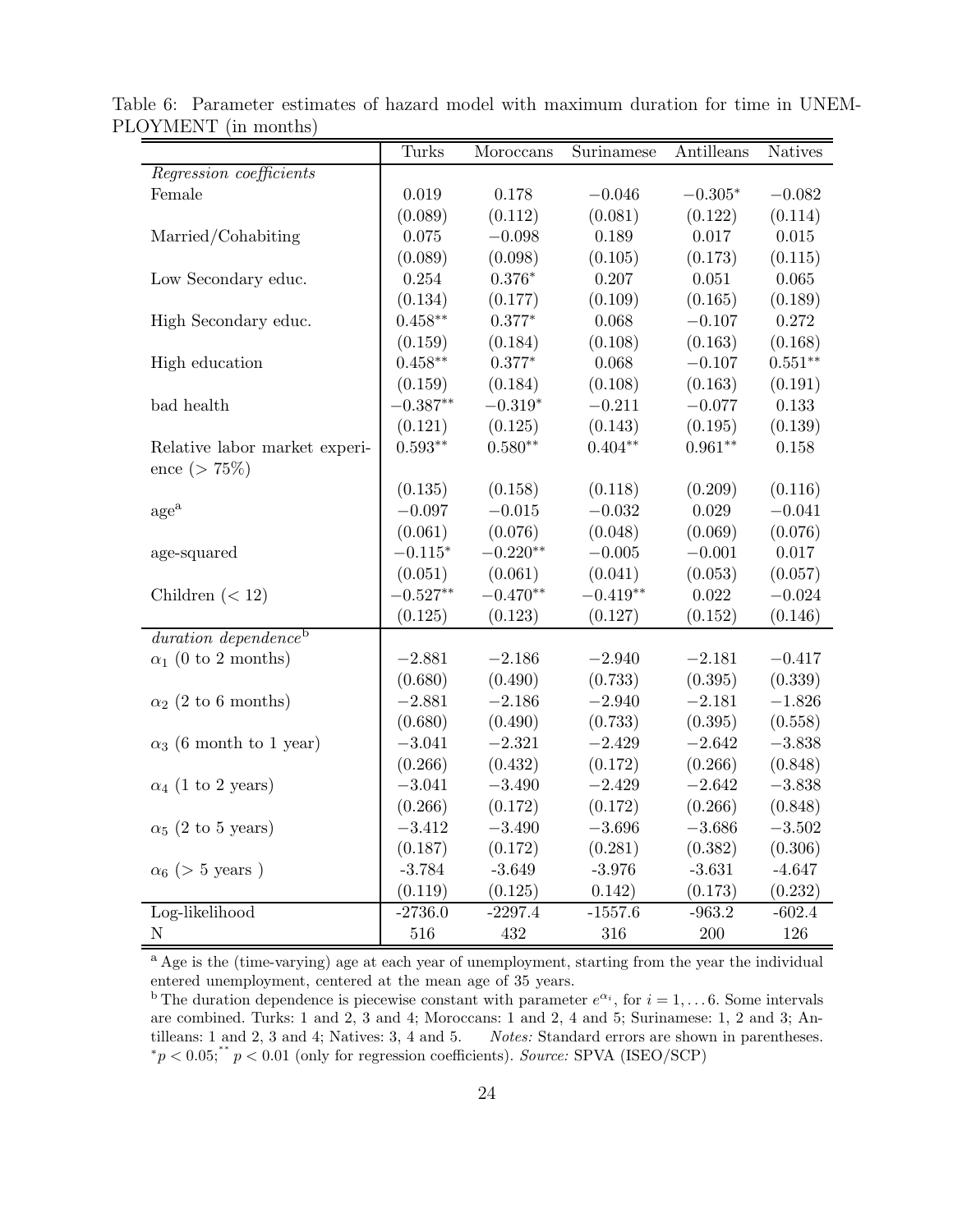|                                  | Turks      | Moroccans  | Surinamese      | Antilleans | <b>Natives</b> |
|----------------------------------|------------|------------|-----------------|------------|----------------|
| Regression coefficients          |            |            |                 |            |                |
| Married/Cohabiting               | $0.821**$  | $1.265***$ | $0.629*$        | $-0.174$   | $-0.151$       |
|                                  | (0.162)    | (0.251)    | (0.279)         | (0.313)    | (0.811)        |
| Low Secondary educ.              | $1.386**$  | $2.713**$  | $0.835***$      | 0.480      | $1.654*$       |
|                                  | (0.208)    | (0.527)    | (0.291)         | (0.267)    | (0.828)        |
| High Secondary educ.             | $0.974**$  | $3.113**$  | 0.288           | $-0.073$   | $2.199*$       |
|                                  | (0.257)    | (0.499)    | (0.337)         | (0.412)    | (1.006)        |
| High education                   | $0.974**$  | $3.113**$  | 0.288           | $-0.073$   | $2.929*$       |
|                                  | (0.257)    | (0.499)    | (0.337)         | (0.412)    | (1.226)        |
| Relative labor market experi-    | $0.613*$   | 2.128**    | $2.163**$       | $0.851*$   | $4.242**$      |
| ence ( $> 75\%$ )                |            |            |                 |            |                |
|                                  | (0.289)    | (0.447)    | (0.306)         | (0.386)    | (1.574)        |
| age <sup>a</sup>                 | $-1.104*$  | $1.896**$  | 0.191           | 0.109      | $2.917**$      |
|                                  | (0.498)    | (0.197)    | (0.266)         | (0.260)    | (0.833)        |
| age-squared                      | $-2.544**$ | 0.059      | $-0.585^{\ast}$ | $-0.780**$ | $1.827**$      |
|                                  | (0.546)    | (0.218)    | (0.261)         | (0.218)    | (0.639)        |
| Children $(< 12)$                | $-0.608**$ | $-1.918*$  | 0.109           | 0.191      | $-4.262*$      |
|                                  | (0.213)    | (0.775)    | (0.364)         | (0.321)    | (2.134)        |
| duration dependence <sup>b</sup> |            |            |                 |            |                |
| $\alpha_1$ (0 to 10 years)       | $-1.809$   | $-4.020$   | $-2.547$        | $-1.022$   | $-7.036$       |
|                                  | (0.147)    | (0.483)    | (0.337)         | (0.245)    | (1.956)        |
| $\alpha_2$ (10 to 15 years)      | $-1.809$   | $-4.020$   | $-2.547$        | $-4.003$   | $-7.036$       |
|                                  | (0.147)    | (0.483)    | (0.337)         | (0.589)    | (1.956)        |
| $\alpha_3$ (15 to 20 years)      | $-3.651$   | $-4.020$   | $-5.162$        | $-4.003$   | $-7.036$       |
|                                  | (0.259)    | (0.483)    | (1.375)         | (0.589)    | (1.956)        |
| $\alpha_4$ (> 20 years)          | $-3.651$   | $-5.844$   | $-5.162$        | $-4.003$   | $-6.411$       |
|                                  | (0.259)    | (0.619)    | (1.375)         | (0.589)    | (1.496)        |
| Log-likelihood                   | $-4683.2$  | $-4027.6$  | $-1382.1$       | $-945.9$   | $-672.1$       |
| N                                | 1277       | 1065       | 390             | 266        | 209            |

Table 7: Parameter estimates of hazard model with maximum duration for time in DOMESTIC CARE (in years) for women

<sup>a</sup> Age is the (time-varying) age at each year of domestic care, starting from the year the individual entered domestic care, centered at the mean age of 40 years.

<sup>b</sup> The duration dependence is piecewise constant with parameter  $e^{\alpha_i}$ , for  $i = 1, \ldots 4$ . Some intervals are combined. Turks: 1 and 2, 3 and 4; Moroccans: 1, 2 and 3; Surinamese: 1 and 2, 3 and 4; Antilleans: 2, 3 and 4; Natives: 1 and 2, 3 and 4. Notes: Standard errors are shown in parentheses.  $*p < 0.05; **p < 0.01$  (only for regression coefficients). Source: SPVA (ISEO/SCP)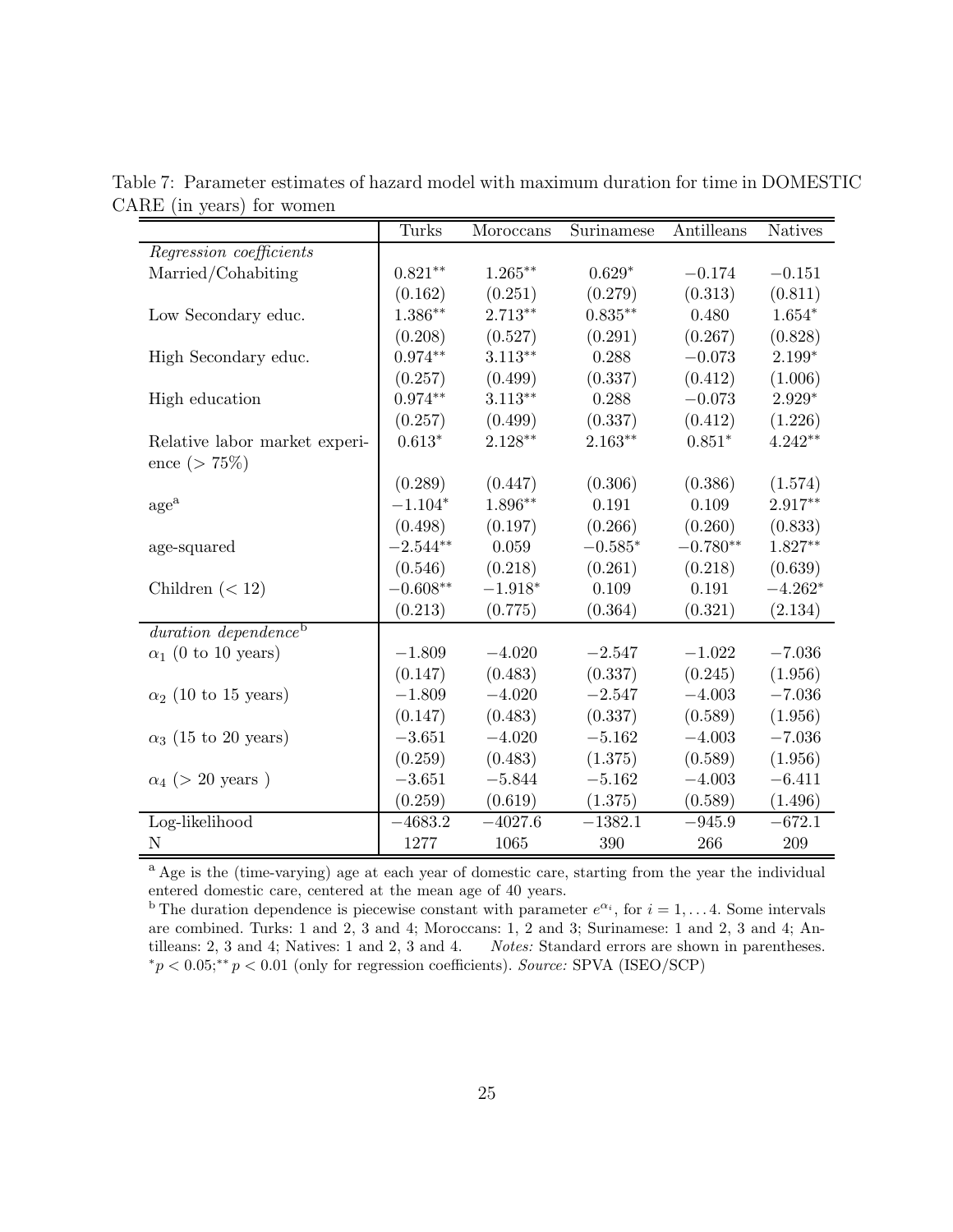|                                  | Turks       | Moroccans   | Surinamese | Antilleans | <b>Natives</b> |
|----------------------------------|-------------|-------------|------------|------------|----------------|
| Regression coefficients          |             |             |            |            |                |
| female                           | $.695**$    | $1.068*$    | 0.290      | 0.508      | 0.780          |
|                                  | (0.229)     | (0.456)     | (0.284)    | (0.372)    | (0.656)        |
| Married/Cohabiting               | $0.496*$    | $-0.551$    | $0.591*$   |            | 0.837          |
|                                  | (0.220)     | (0.349)     | (0.278)    |            | (0.569)        |
| Low Secondary educ.              | 0.464       | $-0.562$    | 0.583      | $-0.353$   | 0.646          |
|                                  | (0.369)     | (0.722)     | (0.356)    | (0.461)    | (0.658)        |
| High Secondary educ.             | 0.476       | 1.580       | 0.515      | 0.135      | 0.715          |
|                                  | (0.452)     | (0.993)     | (0.374)    | (0.337)    | (0.668)        |
| High education                   | 0.476       | 1.580       | 0.515      | 0.135      | 1.181          |
|                                  | (0.452)     | (0.993)     | (0.374)    | (0.337)    | (0.858)        |
| Relative labor market experi-    | $2.760**$   | $2.674**$   | $1.982**$  | 0.684      | $0.939*$       |
| ence ( $> 75\%$ )                |             |             |            |            |                |
|                                  | (0.685)     | (0.626)     | (0.631)    | (0.450)    | (0.467)        |
| age <sup>a</sup>                 | 0.315       | 0.697       | $0.717**$  | 0.069      | $1.413**$      |
|                                  | (0.190)     | (0.430)     | (0.204)    | (0.261)    | (0.495)        |
| age-squared                      | $-0.022$    | $-0.574$    | 0.162      | 0.232      | $0.761**$      |
|                                  | (0.113)     | (0.321)     | (0.177)    | (0.162)    | (0.282)        |
| duration dependence <sup>b</sup> |             |             |            |            |                |
| $\alpha_1$ (0 to 10 years)       | $-4.370$    | $-4.136$    | $-4.087$   | $-2.905$   | $-5.663$       |
|                                  | (0.715)     | (0.681)     | (0.799)    | (0.631)    | (1.123)        |
| $\alpha_2$ (10 to 20 years)      | $-3.155$    | $-3.584$    | $-3.287$   | $-3.229$   | $-5.663$       |
|                                  | (0.314)     | (0.615)     | (0.351)    | (0.745)    | (1.123)        |
| $\alpha_3$ (> 20 years)          | $-1.914$    | $-1.005$    | $-2.945$   | $-2.715$   | $-4.493$       |
|                                  | (0.283)     | (0.436)     | (0.435)    | (0.622)    | (0.849)        |
| Log-likelihood                   | $-1668.373$ | $-1327.203$ | $-937.710$ | $-358.883$ | $-449.240$     |
| N                                | 550         | 436         | 309        | 122        | 145            |

Table 8: Parameter estimates of hazard model with maximum duration for time in DISABIL-ITY (in years)

<sup>a</sup> Age is the (time-varying) age at each year of disability, starting from the year the individual entered disability, centered at the mean age of 48 years.

<sup>b</sup> The duration dependence is piecewise constant with parameter  $e^{\alpha_i}$ , for  $i = 1, \ldots 3$ . Some intervals are combined. Natives: 1 and 2. Notes: Standard errors are shown in parentheses.  $^*p < 0.05$ ;  $^*p <$ 0.01 (only for regression coefficients). Source: SPVA (ISEO/SCP)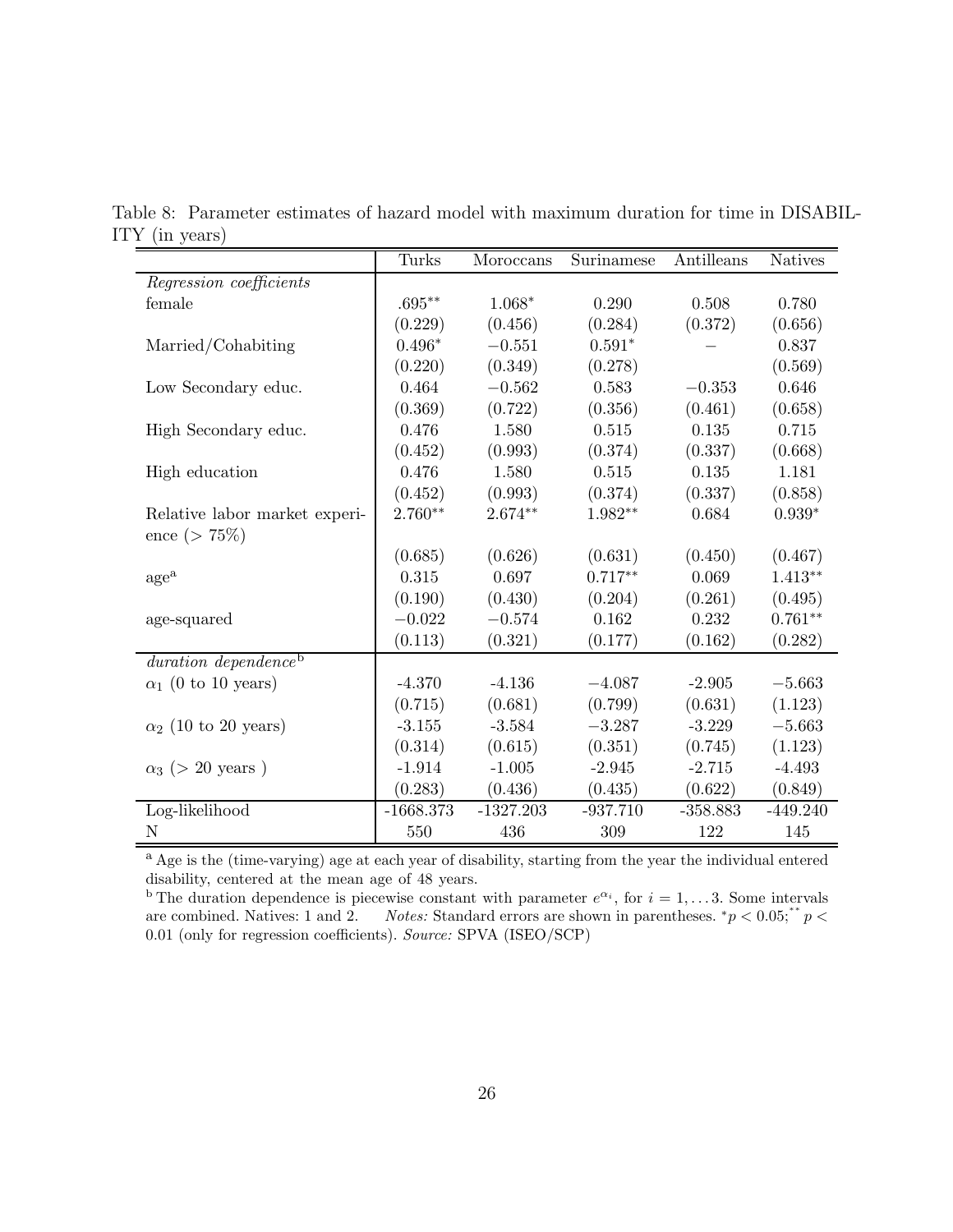# C Figures



Figure 1: Estimated survival rate in UNEMPLOYMENT for a reference individual. A reference individual is a single male with basic or no education, good health, no labor market experience, no children and aged 35.